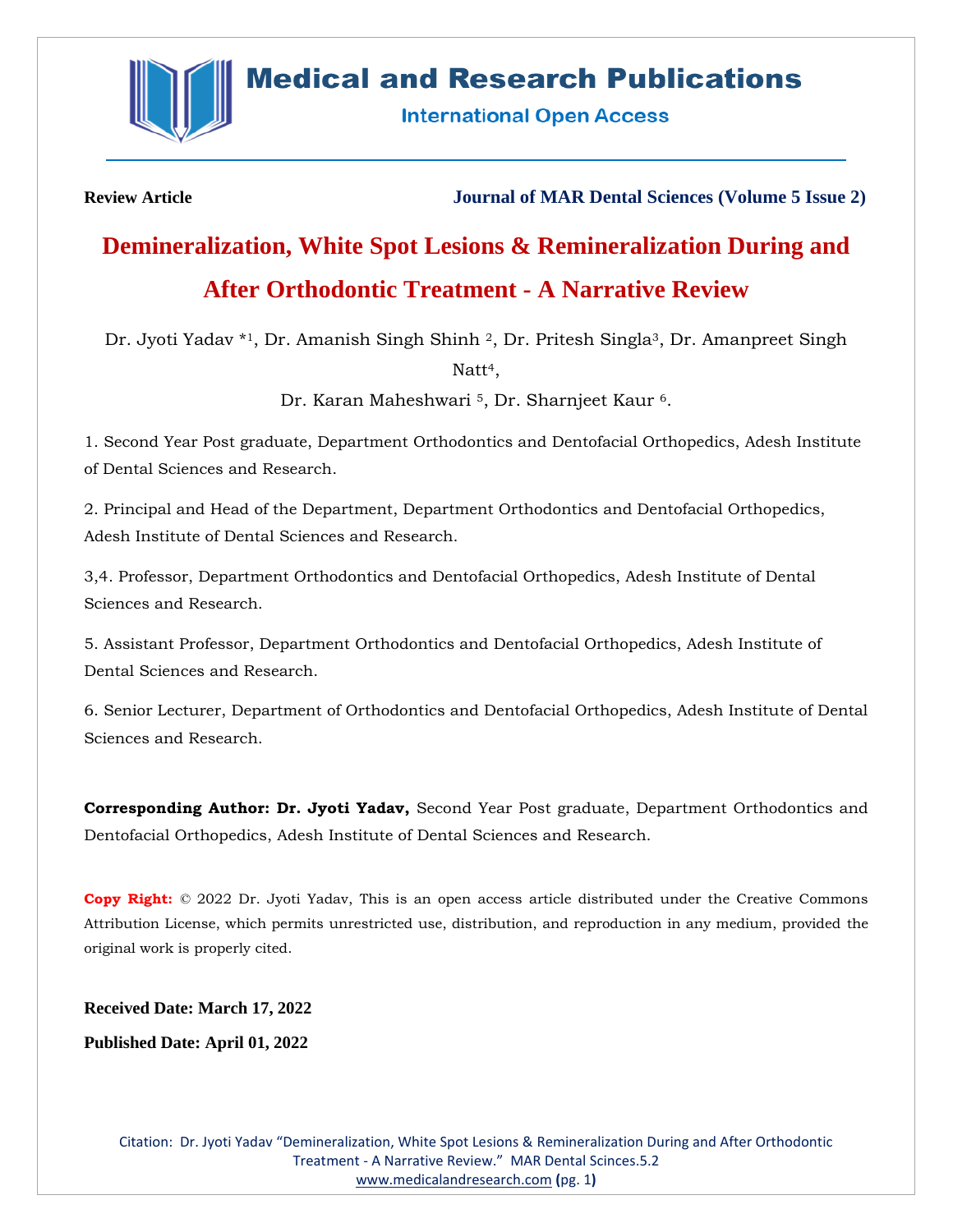## *ABSTRACT*

*Oral hygiene becomes cumbersome in patients with fixed orthodontic appliances and there is prevalent decalcification of the enamel surface adjacent to these bonded attachments. Decalcification is described as a white spot lesion (WSL) that orthodontic patients develop more than non-orthodontic patients. WSLs may produce carious cavitations if left untreated, and may also present esthetic problems. White spot lesions affect the esthetics of smile and the treatment of WSLs is important to decrease tooth decay and discoloration.*

*Key words- Demineralization, Remineralization, Oral hygiene, fixed orthodontic appliances, white spot lesions.*

## **Introduction**

Pearly white enamel of human dentition add all the glamour to smile. Any discolouration or spotting on teeth can have psychological impact on patient which prevents him or her from a social smile. Demineralization is a major challenge in orthodontics which appears as white spot lesions of enamel, around fixed orthodontic appliances. **(**1**)** Enamel decalcification or white spot formation can occur whenever bacterial plaque is retained on the enamel surface for a prolonged period.2 Oral hygiene and oral prophylaxis are more difficult with fixed appliances. These appliances create stagnant areas where accumulation of plaque increases, which causes enamel demineralization .The prevalence of these white spot lesions arising during fixed appliance therapy was widely from 2% to 96%.s. A recent study showed that up to 97 per cent of the patients treated with fixed appliances had WSL after therapy **(**Boersma et al., 2005**)** Orthodontic patients have an increased risk of developing gingivitis and enamel decalcifications that can lead to white spots and caries. **(**3,4,5,1,6**)**

Since fixed orthodontic appliances were introduced, WSLs have become a particular clinical problem. These can be attributed to the difficulties in performing oral hygiene procedures on bonded brackets and bands and the prolonged plaque accumulation on tooth surfaces.7,8 Recently a clinical study showed that 50% of the subjects with no preventive fluoride programs experienced an increase of WSLs during treatment with fixed appliance therapy. **(**9**)**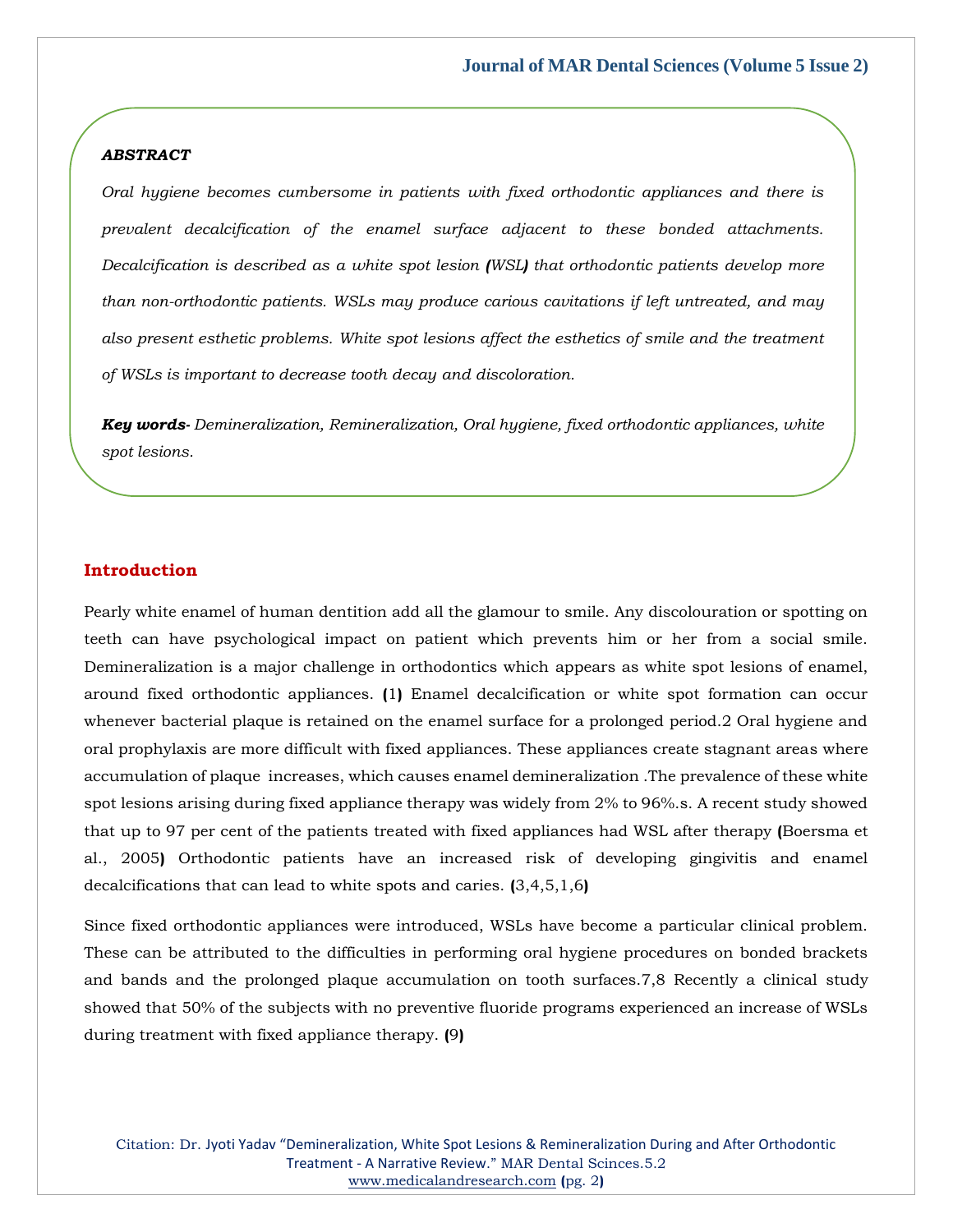## **Pathogenesis**

White spot lesions **(**WSLs**)** are defined as a "subsurface enamel porosity from carious demineralization" that presents as "a milky white opacity when located on smooth surfaces.''10 **(**Samir E bishara**)**. The formation of WSLs is due to inadequate maintenance of oral hygiene and the extended accumulation of plaque that remains on the teeth. The enamel demineralization is a challenge in orthodontics, and the presence of these lesions significantly affects the esthetic appearance of the teeth and quality of life11

These white spot lesions are due to demineralization of the enamel by organic acids produced by cariogenic bacteria. These bacteria release acid by-products, lowering the pH of the plaque. As the pH drops below the verge for remineralization, carious decalcification takes place. **(**12,13**)**

The levels of acidogenic bacteria, such as S. mutans, become significantly elevated in orthodontic patients. The first clinical evidence of this demineralization is visualized within a time frame of 4 weeks, which is usually within the time period between two orthodontic visits. These WSLs are a significant finding and are important for both the patient and the clinician to realize. **(**13,14**)**

The white appearance of initial carious lesions is because of an optical phenomenon which is caused by loss of minerals in the subsurface enamel. There is substantial evidence that the initial mineral loss results in the development of a carious lesion at the surface of the enamel. Such lesions are called surface softened lesions and in the presence of fluoride in the oral environment they may develop into subsurface lesions. **(**15**)**

Dental tissues are continuously undergoing cycles of demineralization and remineralisation. A change in pH of the oral cavity results in demineralization, which can lead to loss of tooth surface. A reversal can occur if pH increases, resulting in deposition of calcium, phosphate, fluoride and other agents . For these reasons, tooth brushing with a multivalent toothpaste looks like the most convenient method for plaque control and salivary mineral resources acquisition. **(**16**)**

#### **PREVENTION OF WSLs**

How to treat WSLs after removal of fixed appliances to produce a sound and esthetic enamel surface is a question yet to be fully answered. Various treatment protocols and products have been suggested, such as remineralization through saliva, mouth rinses, and toothpastes with various components such as increased fluoride concentrations, casein phosphopeptide amorphous calcium phosphate, nanohydroxyapatite and calcium sodium phosphosilicate glass. To prevent decalcification and formation of white spot lesions, a good oral-hygiene regimen must be implemented, including proper toothbrushing with a fluoridated dentifrice **(**17,9**)**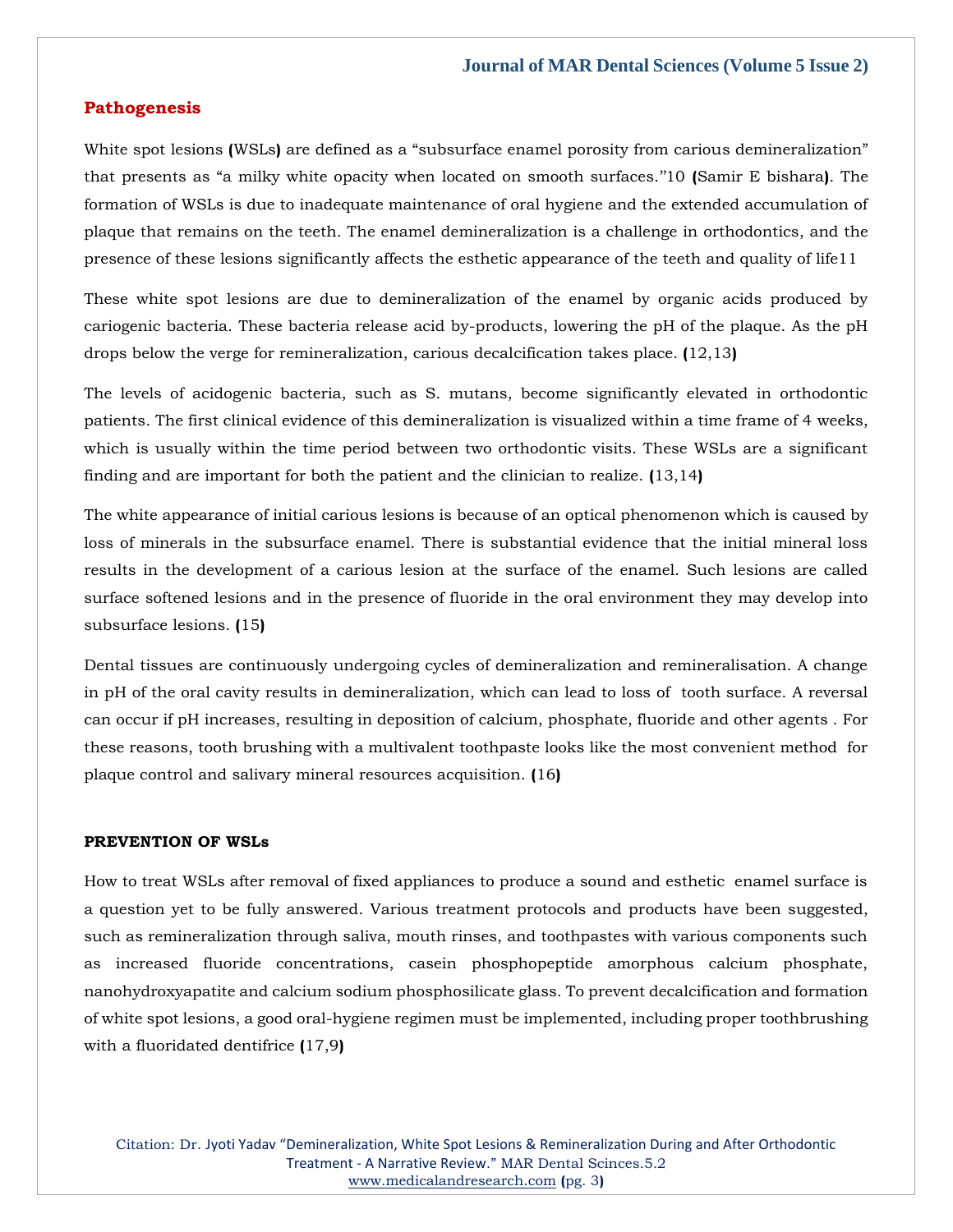WSLs should be managed using a multifactorial approach. The most important mechanism to arrest these lesions and biofilm formation, and use of strategies to prevent remineralization of these lesions,weakening of enamel, microabrasion, erosion‑infiltration, adhesives, and the bonded facets. **(**18**)**

## **I. Oral hygiene control**

Prevention should begin by tutoring and prompting the patient for maintaining good oral hygiene and compliance with a noncariogenic diet. Motivation includes professional instructions, adequate tools, and patient education. Fruitful oral hygiene is the substructure of prophylactic measures in orthodontic patients. Removal of plaque biofilm by proper brushing of the teeth twice daily with fluoride dentrifrices is highly adviced. **(**19,20**)**

Studies have proved that it takes minimum of 6 months for caries to develop, in a patient not undergoing orthodontic treatment, whlile it takes approximately 1 month to develop in an orthodontic patient because of the difficulty these patients have with performing oral hygiene **(**21**)**

#### **II. Remineralizing Fluorinated Agents**

## • Fluoridated toothpaste

It has been well established that the application of fluoride to newly formed enamel white spot lesions will promote remineralization. The most commonly employed fluoride-containing formulations, such as dentifrices, contain sodium fluoride.22 Fluoride is important in the prevention of enamel demineralization. **(**23**)** The fluoride concentration of toothpastes above 1000ppm is recommended. The use of toothpaste with a high fluoride concentration **(**5000 ppm**)**, twice daily, by patients at high risk for enamel decalcification is more effective than traditonal practices. **(**24**)**

#### • Mouthwashes containing fluoride

Daily use of mouthwashes containing NaF has showed marked decrease in the development of WSLs around bands and brackets. A regime containing daily mouthwash with concentration of NaF **(**0.05% or 0.2%**)** and/or weekly rinse containing alpha‑1‑fetoprotein **(**1.3%**)** have been demonstrated to minimize the incidence of enamel demineralization during fixed mechanotherapy.

#### **III. Non-Fluoride Remineralizing Agents**

The use of casein phosphopeptide-amorphous calcium phosphate **(**CPP-ACP**)** has been described to induce remineralization because of its potential to balance calcium and phosphate in an unstructured state, hindering the accretion of calcium phosphate to a pedantic aggregate that leads to precipitation3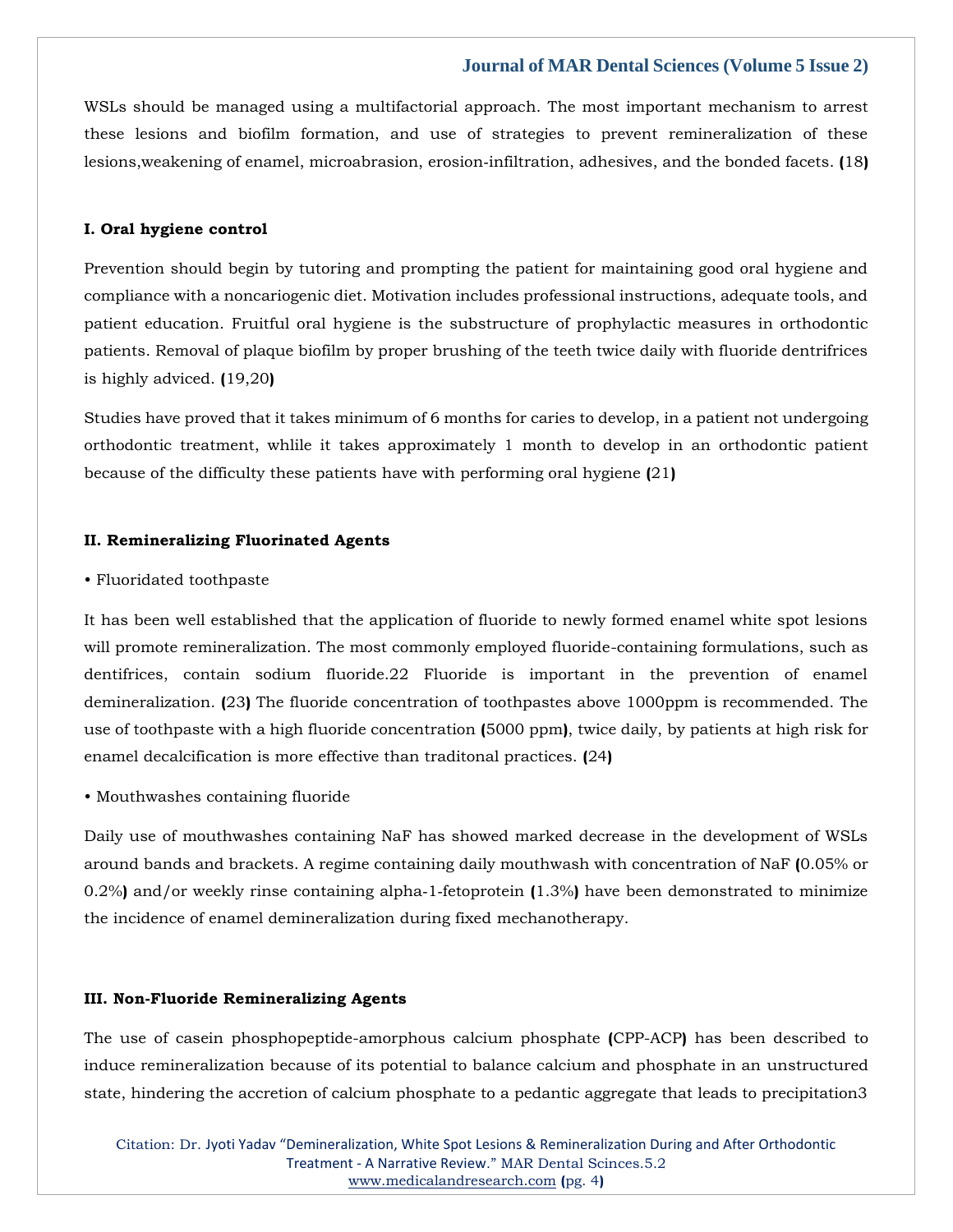Decalcification of enamel by products incorporating **(**CPP‑ACP**)**, which was assimilated through the enamel surface and contrived the demineralization‑remineralization cycle. Reynolds reported that CPP‑ACP, is derived from milk casein. **(**25,26**)** Present day research has shown that this is accomplished by a part of the casein protein as which trasport calcium and phosphate ions "held" to it, in the form of APP. Reports have proved that the anticariogenic activity of CPP–ACP depends on the aggregate of nanocomplexes into the dental plaque and on the tooth surface, thereby behaving as a calcium and phosphate reservoir. CPP‑ACP binds to the bacterial wall and tooth surfaces. **(**27,26**)**

## **IV. Probiotics**

Probiotics are live microorganisms that might enhance the effect of fluoride in preventing dental caries. They provide health benefits when they are dispensed in sufficient numbers. It is postulated that probiotic strains impede with other microorganisms, particularly pathogens.

#### **V. Polyols**

Polyols are sweeteners that are not metabolized by caries producing bacteria or weakly metabolized **(**sorbitol**)**. Substanital reports state that xylitol is noncariogenic,which manifest as a dose‑ and frequency‑dependent effect on dental plaque and mutans streptococci. Chewing gum with xylitol **(**2 g of xylitol/socket**)** is prescribed after each meal **(**three times daily**)** for 10‒20 min.

## **VI. Nano hydroxyapatite**

To enhance lesion remineralization, increase of calcium or fluoride concentrations in the oral fluids would seem reasonable20Nano-hydroxyapatite **(**n-HAp**)** is considered one of the most biocompatible and bioactive materials, and has gained wide acceptance in medicine and dentistry in recent years. Synthesis of nano-scaled zinc carbonate hydroxyapatite **(**ZnCO3/n-HAp**)** yielded a significant progress, and showed considerable affinity to the enamel surface. Nano-sized particles have similarity to the apatite crystals of tooth enamel in morphology and crystal structure. **(**28**)**

## **VII. Enamel Remineralizing Systems**

These agents can be categorized into one of three types—crystalline, unstabilize amorphous, or stabilized amorphous formulations. **(**29**)**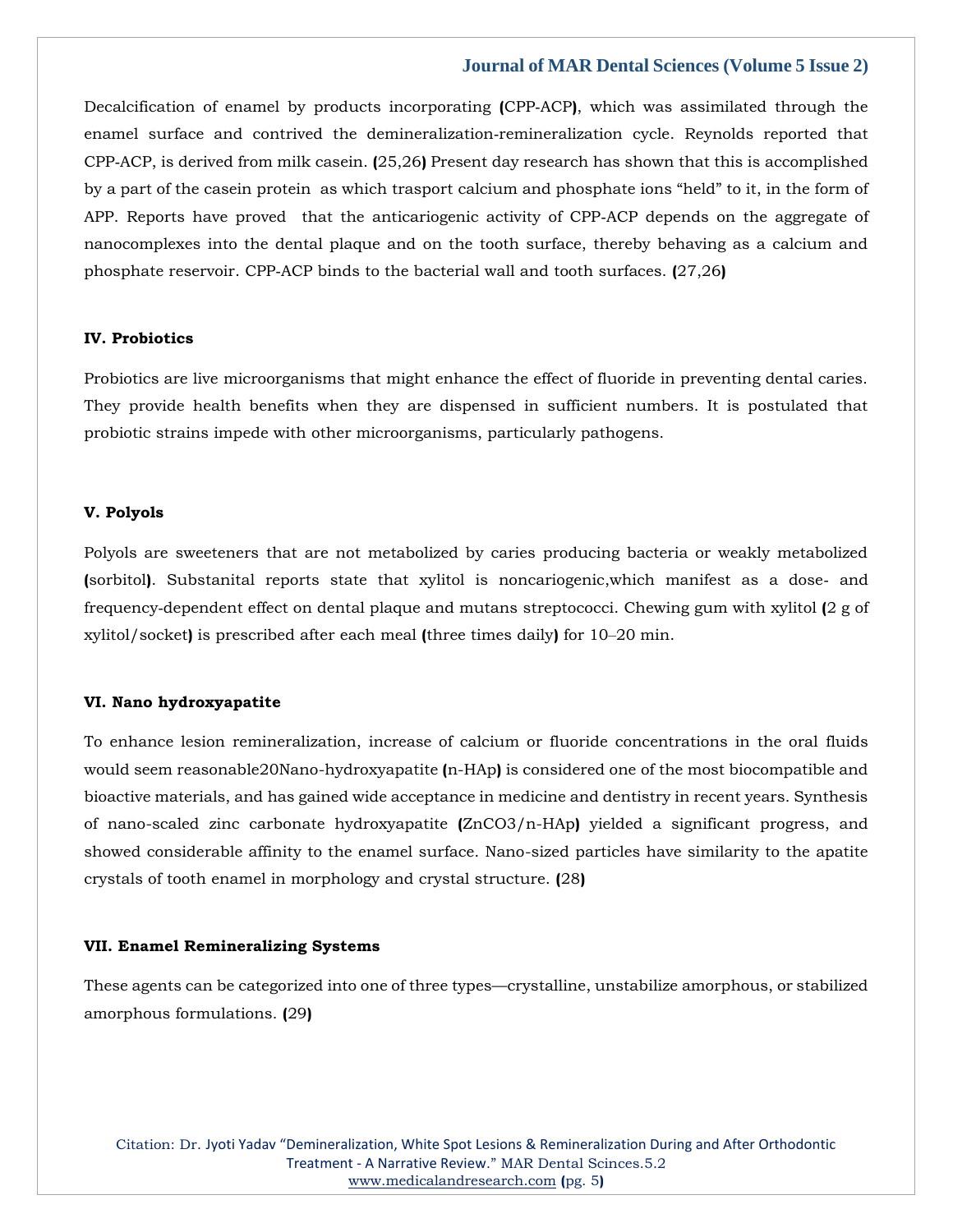#### **Unstabilized ACP Systems**

The **(**ACP**)** technology is an unstabilized calcium and phosphate system that has been evolved and advertised. Its technique is based on unstabilized ACP, where a calcium salt **(**e.g., calcium sulphate**)** and a phosphate salt **(**e.g., potassium phosphate**)** are distributed separately intra-orally or delivered in a product with a low water activity. As this salt mixes with saliva, it releases calcium and phosphate ions. The combine effect of calcium ions with phosphate ions to produce an ion reactivity product for ACP that increases its solubility product results in the precipitation of ACP or, in the presence of fluoride ions, amorphous calcium fluoride phosphate **(**ACFP**)**. **(**30**)**

#### **VIII. Natural Remedies**

Chewing sticks **(**miswaks**)** are used in many countries around the world for cleaning purposes, often up to 5 times a day. Fluoridated miswaks have a dual effect: producing a high fluoride concentration on the teeth and cleaning the buccal surfaces. **(**31**)**

Due to the innate proteolytic activity of enzymes, proteins are hydrolyzed, yielding peptides and amino acids. Enzymes have demonstrated reductions in plaque and gingivitis and they have the potential to lyse adhesive bonds between bacteria and the dental pellicle. Bromelain is a naturally occurring cysteine protease which is derived from pineapple stalks and is used in food and medical industries.32

#### **Recent Advances**

Fluoride-containing agents are used to increase remineralization, but the pleasing and esthetic appearance of enamel is usually not sufficiently enhanced. When treated with fixed appliances, sealants or bonding agents — are applied before or after the fixed appliances are bonded — as well as fluorideor chlorhexidine containing mouthwashes as well as casein phosphor peptide amorphous calcium phosphate containing pastes **(**CPPACP**)** have been proposed. CPPACP-containing pastes or bioactive glasses can be used to enhance remineralization have been shown to enhance remineralization. The esthetic appearance most often remains impaired.

**Microabrasion** is another treatment option which is most suitable for very superficial lesions. In the case of deeper enamel lesions, concave tooth surfaces may result. Direct and indirect restorations also lead to predictable and satisfactory results, but these should be used in cavitated lesions. By resin infiltration, the microporous enamel areas of initial carious lesions are obturated by low-viscosity lightcured resins **(**infiltrants**)**, thus, inhibiting further caries progression. Apart from caries inhibition, resin infiltration is also able to mask white spot lesions. As the refractive index of the infiltrant **(**1.52**)** is close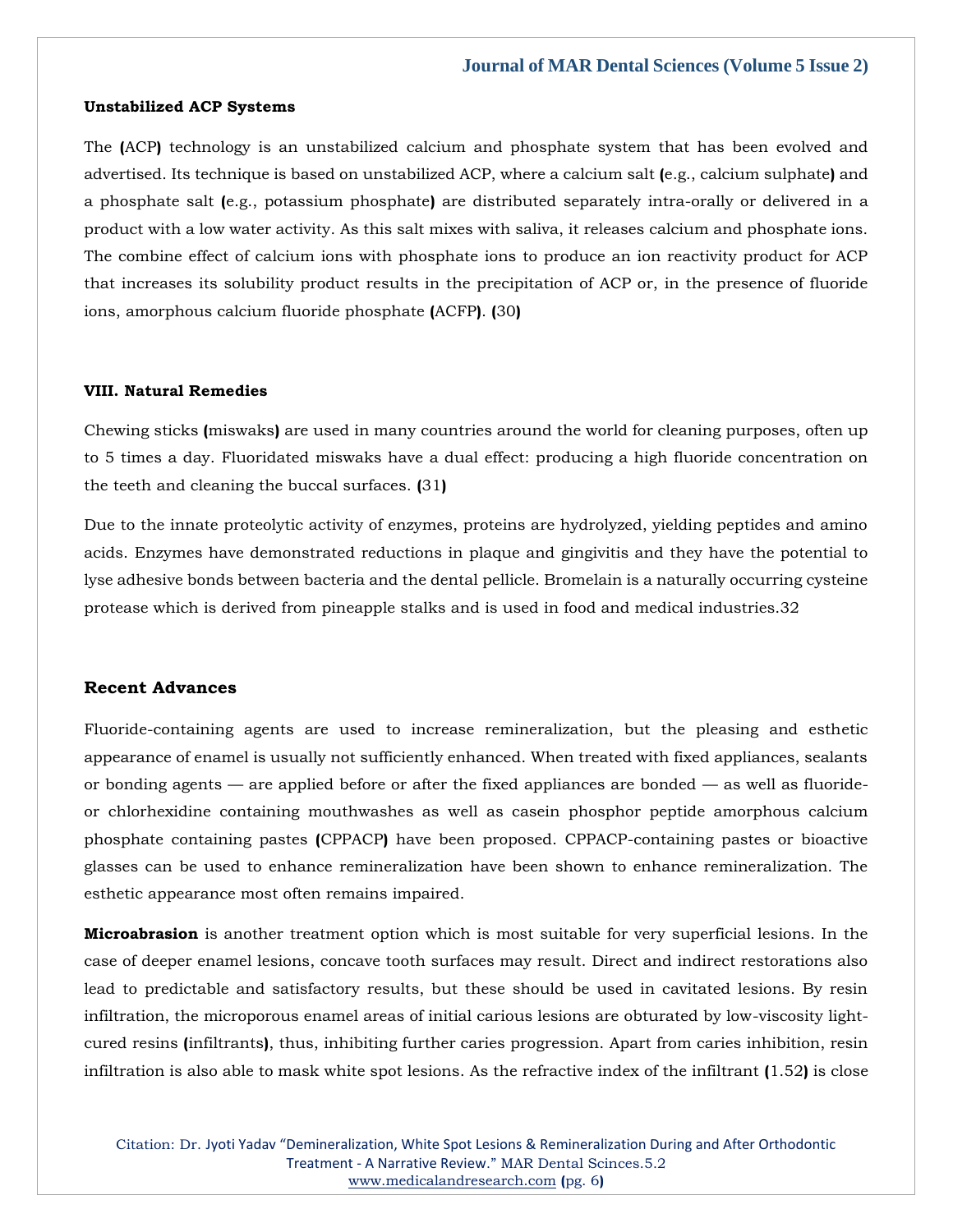to the index of enamel/apatite **(**1.62**)**, as opposed to the indices of water **(**1.33**)** and air **(**1.00**)**, light scattering is reduced with increasing degree of infiltration. **(**33**)**

Topical application of remineralizing agents, micro abrasion , and bleaching represent attempts to reverse enamel demineralization and/or to improve tooth appearance. The resin infiltration technique was also found to be useful in these cases. **(**34**)**

**Resin infiltration** is based on the hydrochloric acid erosion of the lesion surface and posterior infiltration of a low-viscosity resin into the intercristaline spaces of hypocalcified or demineralized enamel. This alters the refractive index **(**RI**)** of the porous enamel, formerly filled with air **(**RI=1.00**)** or water **(**RI=1.33**)**, since the infiltrated resinous material shows a RI **(**1.52**)** closer to hydroxyapatite **(**1.62**)**. As a consequence, the optical characteristics of the affected enamel are altered and it seems like the surrounding sound enamel **(**Marinelli G et al**)**. The penetration of the low-viscosity resin into porous enamel with caries or hypomineralization has been shown in in vitro studies. [8-10] Additionally, color masking efficacy with resin infiltration has been demonstrated using artificial caries models. Some clinical reports also showed favorable esthetic results. Nevertheless, there is a lack of evidence concerning the clinical efficacy of the technique for camouflaging enamel whitish discolorations. **(**34**)**

**Clinpro™ XT** varnish showed significantly better improvement than Icon® resin infiltration in restoring the colour and lightness of the WSLs at 3 and 6 months. The fluorescence loss significantly recovered with both intervention methods between immediate application and at 6 months. However, Clinpro™ XT varnish-treated WSLs showed a statistically significant difference compared to the adjacent sound enamel at 6 months. **(**35**)**

The bioactive glass is deemed more effective against WSL development due to its ability to immediately repair enamel surface, low cytotoxicity, and high biocompatibility. Moreover, clinical studies on bioactive glass are still needed to determine its acceptability among patients with fixed orthodontic appliance.36

Previous studies showed that fluoride-containing glass ionomer and composite adhesives decrease enamel decalcification around orthodontic brackets. However, the fluoride containing and releasing adhesives and primers show their greatest levels during the initial weeks after bracket bonding. Therefore, a fluoride-containing dentifrices and materials would not have a significant preventive effect on enamel demineralization if it was used just once. Fluoride releasing materials should be applied repeatedly to increase their mode of action. **(**37**)**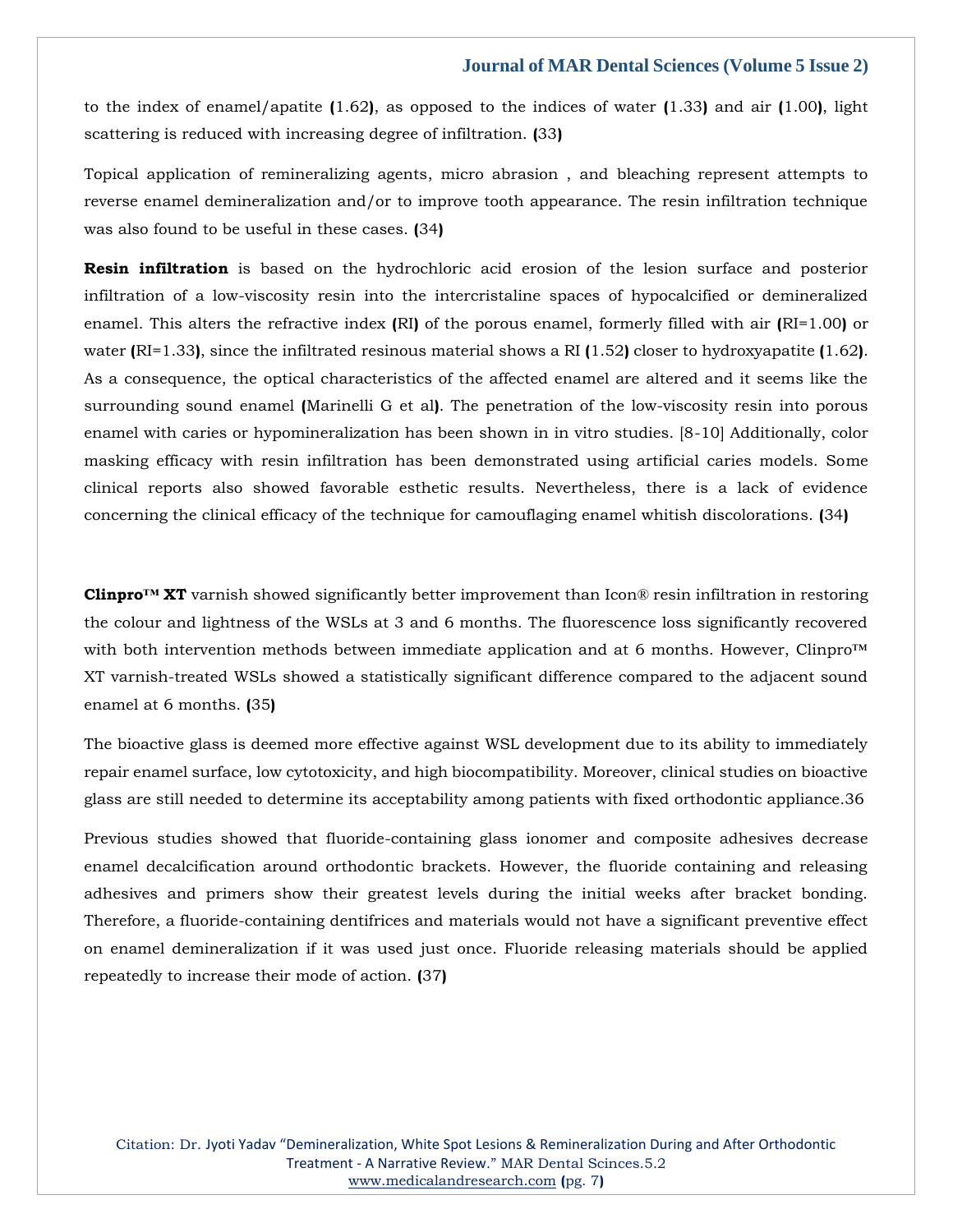## **Conclusion**

WSL are a major side effect of orthodontic fixed treatments. The prevention and treatment of this problem is the goal of any orthodontist because untreated WSL can lead to the formation of dental caries. This review showed the use of various strategies in preventing WSLs during and after fixed orthodontic therapy. To conclude these lesions should be managed in the initial stages of treatment and patients should be educated about the importance of oral prophylaxis and maintaining good oral hygiene habits. Prophylaxis with topical fluorides, including high-fluoride toothpastes, fluoride mouthwashes, gels, varnishes, fluoride-containing bonding materials, and elastic ligatures **(**Maryam Khoroushi et al**)** is recommended. Recently, other materials and techniques are also implemented, including the application of casein phosphopeptides-amorphous calcium phosphate, antiseptics, probiotics, polyols, sealants, laser, tooth bleaching agents, resin infiltration, and microabrasion. **(**38**)**

## **References**

[1. Khoroushi M, Kachuie M. Prevention and treatment of white spot lesions in orthodontic patients.](https://www.google.com/search?q=Prevention+and+treatment+of+white+spot+lesions+in+orthodontic+patients&hl=en&sxsrf=APq-WBsoj3RQxY3NeqnLwhluxOluRDXadA%3A1647842041814&ei=-RI4YqCwMaLtz7sPgJuNYA&ved=0ahUKEwjgkLH8wdb2AhWi9nMBHYBNAwwQ4dUDCA4&oq=Prevention+and+treatment+of+white+spot+lesions+in+orthodontic+patients&gs_lcp=Cgdnd3Mtd2l6EAwyBQgAEIAEOgcIIxDqAhAnSgQIQRgASgQIRhgAUDxYPGD0CGgBcAB4AIABpgGIAaYBkgEDMC4xmAEAoAEBoAECsAEKwAEB&sclient=gws-wiz)  [Contemporary clinical dentistry. 2017 Jan;8](https://www.google.com/search?q=Prevention+and+treatment+of+white+spot+lesions+in+orthodontic+patients&hl=en&sxsrf=APq-WBsoj3RQxY3NeqnLwhluxOluRDXadA%3A1647842041814&ei=-RI4YqCwMaLtz7sPgJuNYA&ved=0ahUKEwjgkLH8wdb2AhWi9nMBHYBNAwwQ4dUDCA4&oq=Prevention+and+treatment+of+white+spot+lesions+in+orthodontic+patients&gs_lcp=Cgdnd3Mtd2l6EAwyBQgAEIAEOgcIIxDqAhAnSgQIQRgASgQIRhgAUDxYPGD0CGgBcAB4AIABpgGIAaYBkgEDMC4xmAEAoAEBoAECsAEKwAEB&sclient=gws-wiz)**(**1**)**:11.

[2. Gorelick L, Geiger AM, Gwinnett AJ. Incidence of white spot formation after bonding and banding.](https://www.google.com/search?q=Incidence+of+white+spot+formation+after+bonding+and+banding.+&hl=en&sxsrf=APq-WBusuWZi9FvSsAxxiYVhotyabGQ7pg%3A1647842027723&ei=6xI4YqjlK9Lez7sPgIycsAQ&ved=0ahUKEwjohtX1wdb2AhVS73MBHQAGB0YQ4dUDCA4&oq=Incidence+of+white+spot+formation+after+bonding+and+banding.+&gs_lcp=Cgdnd3Mtd2l6EAwyBggAEBYQHjoHCCMQ6gIQJ0oECEEYAEoECEYYAFAhWCFg9ARoAXABeACAAbEBiAGxAZIBAzAuMZgBAKABAaABArABCsABAQ&sclient=gws-wiz)  [American journal of orthodontics. 1982 Feb 1;81](https://www.google.com/search?q=Incidence+of+white+spot+formation+after+bonding+and+banding.+&hl=en&sxsrf=APq-WBusuWZi9FvSsAxxiYVhotyabGQ7pg%3A1647842027723&ei=6xI4YqjlK9Lez7sPgIycsAQ&ved=0ahUKEwjohtX1wdb2AhVS73MBHQAGB0YQ4dUDCA4&oq=Incidence+of+white+spot+formation+after+bonding+and+banding.+&gs_lcp=Cgdnd3Mtd2l6EAwyBggAEBYQHjoHCCMQ6gIQJ0oECEEYAEoECEYYAFAhWCFg9ARoAXABeACAAbEBiAGxAZIBAzAuMZgBAKABAaABArABCsABAQ&sclient=gws-wiz)**(**2**)**:93-8.

[3. Akin M, Basciftci FA. Can white spot lesions be treated effectively?. The Angle Orthodontist. 2012](https://www.google.com/search?q=Can+white+spot+lesions+be+treated+effectively%3F.+&hl=en&sxsrf=APq-WBsTAhHQZUx7osfN5zPL7jPgyJkYCw%3A1647842014469&ei=3hI4YuOoHPXbz7sPrrW08Ac&ved=0ahUKEwjjj6zvwdb2AhX17XMBHa4aDX4Q4dUDCA4&oq=Can+white+spot+lesions+be+treated+effectively%3F.+&gs_lcp=Cgdnd3Mtd2l6EAwyBggAEBYQHjoHCCMQ6gIQJ0oECEEYAEoECEYYAFD2AVj2AWD5CWgBcAB4AIABngGIAZ4BkgEDMC4xmAEAoAEBoAECsAEKwAEB&sclient=gws-wiz)  Sep;82**(**5**)**[:770-5.](https://www.google.com/search?q=Can+white+spot+lesions+be+treated+effectively%3F.+&hl=en&sxsrf=APq-WBsTAhHQZUx7osfN5zPL7jPgyJkYCw%3A1647842014469&ei=3hI4YuOoHPXbz7sPrrW08Ac&ved=0ahUKEwjjj6zvwdb2AhX17XMBHa4aDX4Q4dUDCA4&oq=Can+white+spot+lesions+be+treated+effectively%3F.+&gs_lcp=Cgdnd3Mtd2l6EAwyBggAEBYQHjoHCCMQ6gIQJ0oECEEYAEoECEYYAFD2AVj2AWD5CWgBcAB4AIABngGIAZ4BkgEDMC4xmAEAoAEBoAECsAEKwAEB&sclient=gws-wiz)

[4. Behnan SM, Arruda AO, González-Cabezas C, Sohn W, Peters MC. In-vitro evaluation of various](https://www.google.com/search?q=In-vitro+evaluation+of+various+treatments+to+prevent+demineralization+next+to+orthodontic+brackets.+&hl=en&sxsrf=APq-WBv5FjLi0yFtmGgY6dfEA_42X0kogA%3A1647842001978&ei=0RI4YpGsO8O38QPq_7yoDA&ved=0ahUKEwjR2LHpwdb2AhXDW3wKHeo_D8UQ4dUDCA4&oq=In-vitro+evaluation+of+various+treatments+to+prevent+demineralization+next+to+orthodontic+brackets.+&gs_lcp=Cgdnd3Mtd2l6EAw6BwgjEOoCECdKBAhBGABKBAhGGABQmgFYmgFgugloAXAAeACAAbgBiAG4AZIBAzAuMZgBAKABAaABArABCsABAQ&sclient=gws-wiz)  [treatments to prevent demineralization next to orthodontic brackets. American Journal of Orthodontics](https://www.google.com/search?q=In-vitro+evaluation+of+various+treatments+to+prevent+demineralization+next+to+orthodontic+brackets.+&hl=en&sxsrf=APq-WBv5FjLi0yFtmGgY6dfEA_42X0kogA%3A1647842001978&ei=0RI4YpGsO8O38QPq_7yoDA&ved=0ahUKEwjR2LHpwdb2AhXDW3wKHeo_D8UQ4dUDCA4&oq=In-vitro+evaluation+of+various+treatments+to+prevent+demineralization+next+to+orthodontic+brackets.+&gs_lcp=Cgdnd3Mtd2l6EAw6BwgjEOoCECdKBAhBGABKBAhGGABQmgFYmgFgugloAXAAeACAAbgBiAG4AZIBAzAuMZgBAKABAaABArABCsABAQ&sclient=gws-wiz)  [and Dentofacial Orthopedics. 2010 Dec 1;138](https://www.google.com/search?q=In-vitro+evaluation+of+various+treatments+to+prevent+demineralization+next+to+orthodontic+brackets.+&hl=en&sxsrf=APq-WBv5FjLi0yFtmGgY6dfEA_42X0kogA%3A1647842001978&ei=0RI4YpGsO8O38QPq_7yoDA&ved=0ahUKEwjR2LHpwdb2AhXDW3wKHeo_D8UQ4dUDCA4&oq=In-vitro+evaluation+of+various+treatments+to+prevent+demineralization+next+to+orthodontic+brackets.+&gs_lcp=Cgdnd3Mtd2l6EAw6BwgjEOoCECdKBAhBGABKBAhGGABQmgFYmgFgugloAXAAeACAAbgBiAG4AZIBAzAuMZgBAKABAaABArABCsABAQ&sclient=gws-wiz)**(**6**)**:712-e1.

[5. Sudjalim TR, Woods MG, Manton DJ, Reynolds EC. Prevention of demineralization around](https://www.google.com/search?q=Prevention+of+demineralization+around+orthodontic+brackets+in+vitro&hl=en&sxsrf=APq-WBsK3FfBe-g4rWa_0VGcjasf7rniHw%3A1647841987520&ei=wxI4Yo64H9viz7sP4cuP8Ac&ved=0ahUKEwjOpb_iwdb2AhVb8XMBHeHlA34Q4dUDCA4&oq=Prevention+of+demineralization+around+orthodontic+brackets+in+vitro&gs_lcp=Cgdnd3Mtd2l6EAw6BwgjEOoCECdKBAhBGABKBAhGGABQaFhoYIQGaAFwAHgAgAGsAYgBrAGSAQMwLjGYAQCgAQGgAQKwAQrAAQE&sclient=gws-wiz)  orthodontic brackets in [vitro. American journal of orthodontics and Dentofacial orthopedics. 2007 Jun](https://www.google.com/search?q=Prevention+of+demineralization+around+orthodontic+brackets+in+vitro&hl=en&sxsrf=APq-WBsK3FfBe-g4rWa_0VGcjasf7rniHw%3A1647841987520&ei=wxI4Yo64H9viz7sP4cuP8Ac&ved=0ahUKEwjOpb_iwdb2AhVb8XMBHeHlA34Q4dUDCA4&oq=Prevention+of+demineralization+around+orthodontic+brackets+in+vitro&gs_lcp=Cgdnd3Mtd2l6EAw6BwgjEOoCECdKBAhBGABKBAhGGABQaFhoYIQGaAFwAHgAgAGsAYgBrAGSAQMwLjGYAQCgAQGgAQKwAQrAAQE&sclient=gws-wiz)  1;131**(**6**)**[:705-e1.](https://www.google.com/search?q=Prevention+of+demineralization+around+orthodontic+brackets+in+vitro&hl=en&sxsrf=APq-WBsK3FfBe-g4rWa_0VGcjasf7rniHw%3A1647841987520&ei=wxI4Yo64H9viz7sP4cuP8Ac&ved=0ahUKEwjOpb_iwdb2AhVb8XMBHeHlA34Q4dUDCA4&oq=Prevention+of+demineralization+around+orthodontic+brackets+in+vitro&gs_lcp=Cgdnd3Mtd2l6EAw6BwgjEOoCECdKBAhBGABKBAhGGABQaFhoYIQGaAFwAHgAgAGsAYgBrAGSAQMwLjGYAQCgAQGgAQKwAQrAAQE&sclient=gws-wiz)

[6. Shungin D, Olsson AI, Persson M. Orthodontic treatment-related white spot lesions: a 14-year](https://www.google.com/search?q=Orthodontic+treatment-related+white+spot+lesions%3A+a+14-year+prospective+quantitative+follow-up%2C+including+bonding+material+assessment.+&hl=en&sxsrf=APq-WBsCjAgCZwXMU3iiq75XVwZbBU97Ww%3A1647841970564&ei=shI4YpyGIuXhz7sPro2R2AU&ved=0ahUKEwicp7Tawdb2AhXl8HMBHa5GBFsQ4dUDCA4&oq=Orthodontic+treatment-related+white+spot+lesions%3A+a+14-year+prospective+quantitative+follow-up%2C+including+bonding+material+assessment.+&gs_lcp=Cgdnd3Mtd2l6EAwyBwgjEOoCECcyBwgjEOoCECcyBwgjEOoCECcyBwgjEOoCECcyBwgjEOoCECcyBwgjEOoCECcyBwgjEOoCECcyBwgjEOoCECcyBwgjEOoCECcyBwgjEOoCECdKBAhBGABKBAhGGABQpQFYpQFg1wpoAXAAeACAAQCIAQCSAQCYAQCgAQGgAQKwAQrAAQE&sclient=gws-wiz)  [prospective quantitative follow-up, including bonding material assessment. American Journal of](https://www.google.com/search?q=Orthodontic+treatment-related+white+spot+lesions%3A+a+14-year+prospective+quantitative+follow-up%2C+including+bonding+material+assessment.+&hl=en&sxsrf=APq-WBsCjAgCZwXMU3iiq75XVwZbBU97Ww%3A1647841970564&ei=shI4YpyGIuXhz7sPro2R2AU&ved=0ahUKEwicp7Tawdb2AhXl8HMBHa5GBFsQ4dUDCA4&oq=Orthodontic+treatment-related+white+spot+lesions%3A+a+14-year+prospective+quantitative+follow-up%2C+including+bonding+material+assessment.+&gs_lcp=Cgdnd3Mtd2l6EAwyBwgjEOoCECcyBwgjEOoCECcyBwgjEOoCECcyBwgjEOoCECcyBwgjEOoCECcyBwgjEOoCECcyBwgjEOoCECcyBwgjEOoCECcyBwgjEOoCECcyBwgjEOoCECdKBAhBGABKBAhGGABQpQFYpQFg1wpoAXAAeACAAQCIAQCSAQCYAQCgAQGgAQKwAQrAAQE&sclient=gws-wiz)  [Orthodontics and Dentofacial Orthopedics. 2010 Aug 1;138](https://www.google.com/search?q=Orthodontic+treatment-related+white+spot+lesions%3A+a+14-year+prospective+quantitative+follow-up%2C+including+bonding+material+assessment.+&hl=en&sxsrf=APq-WBsCjAgCZwXMU3iiq75XVwZbBU97Ww%3A1647841970564&ei=shI4YpyGIuXhz7sPro2R2AU&ved=0ahUKEwicp7Tawdb2AhXl8HMBHa5GBFsQ4dUDCA4&oq=Orthodontic+treatment-related+white+spot+lesions%3A+a+14-year+prospective+quantitative+follow-up%2C+including+bonding+material+assessment.+&gs_lcp=Cgdnd3Mtd2l6EAwyBwgjEOoCECcyBwgjEOoCECcyBwgjEOoCECcyBwgjEOoCECcyBwgjEOoCECcyBwgjEOoCECcyBwgjEOoCECcyBwgjEOoCECcyBwgjEOoCECcyBwgjEOoCECdKBAhBGABKBAhGGABQpQFYpQFg1wpoAXAAeACAAQCIAQCSAQCYAQCgAQGgAQKwAQrAAQE&sclient=gws-wiz)**(**2**)**:136-e1.

[7. Chen H, Liu X, Dai J, Jiang Z, Guo T, Ding Y. Effect of remineralizing agents on white spot lesions](https://www.google.com/search?q=Effect+of+remineralizing+agents+on+white+spot+lesions+after+orthodontic+treatment%3A+a+systematic+review&hl=en&sxsrf=APq-WBttn15Q-tazwnZk3FrGuq8jZAd4Kw%3A1647841956080&ei=pBI4YuPCBP3Cz7sPz9yX0Ak&ved=0ahUKEwjjpMDTwdb2AhV94XMBHU_uBZoQ4dUDCA4&oq=Effect+of+remineralizing+agents+on+white+spot+lesions+after+orthodontic+treatment%3A+a+systematic+review&gs_lcp=Cgdnd3Mtd2l6EAwyBwgjEOoCECcyBwgjEOoCECcyBwgjEOoCECcyBwgjEOoCECcyBwgjEOoCECcyBwgjEOoCECcyBwgjEOoCECcyBwgjEOoCECcyBwgjEOoCECcyBwgjEOoCECdKBAhBGABKBAhGGABQggFYggFgtQloAXAAeACAAQCIAQCSAQCYAQCgAQGgAQKwAQrAAQE&sclient=gws-wiz)  [after orthodontic treatment: a systematic review. American journal of orthodontics and dentofacial](https://www.google.com/search?q=Effect+of+remineralizing+agents+on+white+spot+lesions+after+orthodontic+treatment%3A+a+systematic+review&hl=en&sxsrf=APq-WBttn15Q-tazwnZk3FrGuq8jZAd4Kw%3A1647841956080&ei=pBI4YuPCBP3Cz7sPz9yX0Ak&ved=0ahUKEwjjpMDTwdb2AhV94XMBHU_uBZoQ4dUDCA4&oq=Effect+of+remineralizing+agents+on+white+spot+lesions+after+orthodontic+treatment%3A+a+systematic+review&gs_lcp=Cgdnd3Mtd2l6EAwyBwgjEOoCECcyBwgjEOoCECcyBwgjEOoCECcyBwgjEOoCECcyBwgjEOoCECcyBwgjEOoCECcyBwgjEOoCECcyBwgjEOoCECcyBwgjEOoCECcyBwgjEOoCECdKBAhBGABKBAhGGABQggFYggFgtQloAXAAeACAAQCIAQCSAQCYAQCgAQGgAQKwAQrAAQE&sclient=gws-wiz)  [orthopedics. 2013 Mar 1;143](https://www.google.com/search?q=Effect+of+remineralizing+agents+on+white+spot+lesions+after+orthodontic+treatment%3A+a+systematic+review&hl=en&sxsrf=APq-WBttn15Q-tazwnZk3FrGuq8jZAd4Kw%3A1647841956080&ei=pBI4YuPCBP3Cz7sPz9yX0Ak&ved=0ahUKEwjjpMDTwdb2AhV94XMBHU_uBZoQ4dUDCA4&oq=Effect+of+remineralizing+agents+on+white+spot+lesions+after+orthodontic+treatment%3A+a+systematic+review&gs_lcp=Cgdnd3Mtd2l6EAwyBwgjEOoCECcyBwgjEOoCECcyBwgjEOoCECcyBwgjEOoCECcyBwgjEOoCECcyBwgjEOoCECcyBwgjEOoCECcyBwgjEOoCECcyBwgjEOoCECcyBwgjEOoCECdKBAhBGABKBAhGGABQggFYggFgtQloAXAAeACAAQCIAQCSAQCYAQCgAQGgAQKwAQrAAQE&sclient=gws-wiz)**(**3**)**:376-82.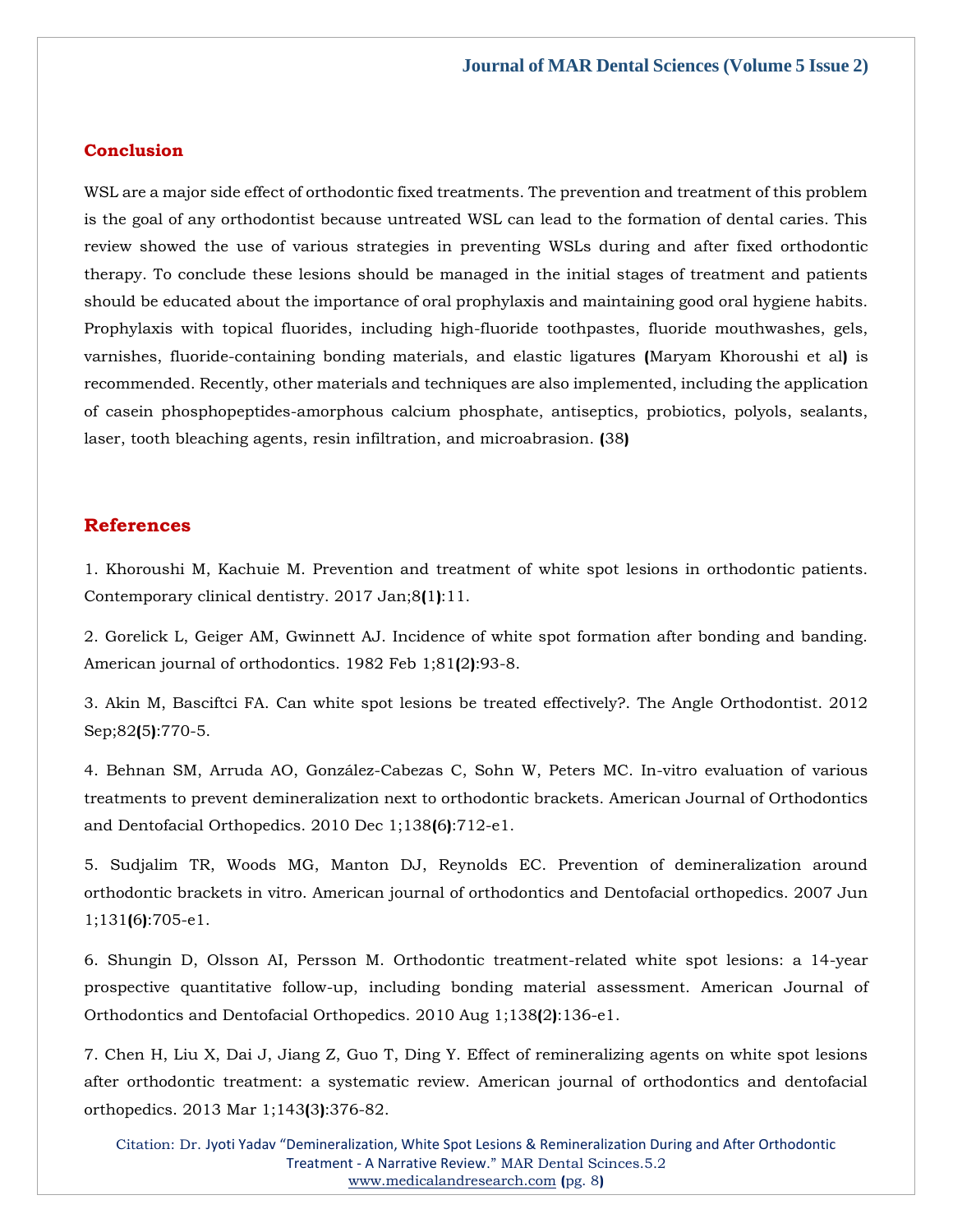[8. Maxfield BJ, Hamdan AM, Tüfekçi E, Shroff B, Best AM, Lindauer SJ. Development of white spot](https://www.google.com/search?q=Development+of+white+spot+lesions+during+orthodontic+treatment%3A+perceptions+of+patients%2C+parents%2C+orthodontists%2C+and+general+dentists&hl=en&sxsrf=APq-WBvTYTBtw77Tz8C7bw-jTJwlvb_hYQ%3A1647841901007&ei=bRI4YtIRpYqaB7T0s9AD&ved=0ahUKEwiS_J65wdb2AhUlheYKHTT6DDoQ4dUDCA4&oq=Development+of+white+spot+lesions+during+orthodontic+treatment%3A+perceptions+of+patients%2C+parents%2C+orthodontists%2C+and+general+dentists&gs_lcp=Cgdnd3Mtd2l6EAwyBwgjEOoCECcyBwgjEOoCECcyBwgjEOoCECcyBwgjEOoCECcyBwgjEOoCECcyBwgjEOoCECcyBwgjEOoCECcyBwgjEOoCECcyBwgjEOoCECcyBwgjEOoCECdKBAhBGABKBAhGGABQ6QFY6QFgtAhoAXAAeACAAQCIAQCSAQCYAQCgAQGgAQKwAQrAAQE&sclient=gws-wiz)  [lesions during orthodontic treatment: perceptions of patients, parents, orthodontists, and general](https://www.google.com/search?q=Development+of+white+spot+lesions+during+orthodontic+treatment%3A+perceptions+of+patients%2C+parents%2C+orthodontists%2C+and+general+dentists&hl=en&sxsrf=APq-WBvTYTBtw77Tz8C7bw-jTJwlvb_hYQ%3A1647841901007&ei=bRI4YtIRpYqaB7T0s9AD&ved=0ahUKEwiS_J65wdb2AhUlheYKHTT6DDoQ4dUDCA4&oq=Development+of+white+spot+lesions+during+orthodontic+treatment%3A+perceptions+of+patients%2C+parents%2C+orthodontists%2C+and+general+dentists&gs_lcp=Cgdnd3Mtd2l6EAwyBwgjEOoCECcyBwgjEOoCECcyBwgjEOoCECcyBwgjEOoCECcyBwgjEOoCECcyBwgjEOoCECcyBwgjEOoCECcyBwgjEOoCECcyBwgjEOoCECcyBwgjEOoCECdKBAhBGABKBAhGGABQ6QFY6QFgtAhoAXAAeACAAQCIAQCSAQCYAQCgAQGgAQKwAQrAAQE&sclient=gws-wiz)  [dentists. American Journal of Orthodontics and Dentofacial Orthopedics. 2012 Mar 1;141](https://www.google.com/search?q=Development+of+white+spot+lesions+during+orthodontic+treatment%3A+perceptions+of+patients%2C+parents%2C+orthodontists%2C+and+general+dentists&hl=en&sxsrf=APq-WBvTYTBtw77Tz8C7bw-jTJwlvb_hYQ%3A1647841901007&ei=bRI4YtIRpYqaB7T0s9AD&ved=0ahUKEwiS_J65wdb2AhUlheYKHTT6DDoQ4dUDCA4&oq=Development+of+white+spot+lesions+during+orthodontic+treatment%3A+perceptions+of+patients%2C+parents%2C+orthodontists%2C+and+general+dentists&gs_lcp=Cgdnd3Mtd2l6EAwyBwgjEOoCECcyBwgjEOoCECcyBwgjEOoCECcyBwgjEOoCECcyBwgjEOoCECcyBwgjEOoCECcyBwgjEOoCECcyBwgjEOoCECcyBwgjEOoCECcyBwgjEOoCECdKBAhBGABKBAhGGABQ6QFY6QFgtAhoAXAAeACAAQCIAQCSAQCYAQCgAQGgAQKwAQrAAQE&sclient=gws-wiz)**(**3**)**:337-44.

[9. Øgaard B, Rølla G, Arends J, Ten Cate JM. Orthodontic appliances and enamel demineralization Part](https://www.google.com/search?q=Orthodontic+appliances+and+enamel+demineralization+Part++Prevention+and+treatment+of+lesions&hl=en&sxsrf=APq-WBtvgjAcov7iJB21JaYWw9HhB_VY_g%3A1647841888156&ei=YBI4YqT3CIjAz7sPmYufmA4&ved=0ahUKEwikp46zwdb2AhUI4HMBHZnFB-MQ4dUDCA4&oq=Orthodontic+appliances+and+enamel+demineralization+Part++Prevention+and+treatment+of+lesions&gs_lcp=Cgdnd3Mtd2l6EAw6BwgjEOoCECdKBAhBGABKBAhGGABQkwFYkwFgzAloAXAAeACAAbkBiAG5AZIBAzAuMZgBAKABAaABArABCsABAQ&sclient=gws-wiz)  [Prevention and treatment of lesions. American Journal of Orthodontics and Dentofacial](https://www.google.com/search?q=Orthodontic+appliances+and+enamel+demineralization+Part++Prevention+and+treatment+of+lesions&hl=en&sxsrf=APq-WBtvgjAcov7iJB21JaYWw9HhB_VY_g%3A1647841888156&ei=YBI4YqT3CIjAz7sPmYufmA4&ved=0ahUKEwikp46zwdb2AhUI4HMBHZnFB-MQ4dUDCA4&oq=Orthodontic+appliances+and+enamel+demineralization+Part++Prevention+and+treatment+of+lesions&gs_lcp=Cgdnd3Mtd2l6EAw6BwgjEOoCECdKBAhBGABKBAhGGABQkwFYkwFgzAloAXAAeACAAbkBiAG5AZIBAzAuMZgBAKABAaABArABCsABAQ&sclient=gws-wiz) Orthopedics. [1988 Aug 1;94](https://www.google.com/search?q=Orthodontic+appliances+and+enamel+demineralization+Part++Prevention+and+treatment+of+lesions&hl=en&sxsrf=APq-WBtvgjAcov7iJB21JaYWw9HhB_VY_g%3A1647841888156&ei=YBI4YqT3CIjAz7sPmYufmA4&ved=0ahUKEwikp46zwdb2AhUI4HMBHZnFB-MQ4dUDCA4&oq=Orthodontic+appliances+and+enamel+demineralization+Part++Prevention+and+treatment+of+lesions&gs_lcp=Cgdnd3Mtd2l6EAw6BwgjEOoCECdKBAhBGABKBAhGGABQkwFYkwFgzAloAXAAeACAAbkBiAG5AZIBAzAuMZgBAKABAaABArABCsABAQ&sclient=gws-wiz)**(**2**)**:123-8

[10. Sundararaj D, Venkatachalapathy S, Tandon A, Pereira A. Critical evaluation of incidence and](https://www.google.com/search?q=Critical+evaluation+of+incidence+and+prevalence+of+white+spot+lesions+during+fixed+orthodontic+appliance+treatment%3A+A+meta-analysis&hl=en&sxsrf=APq-WBsE0ObKS3B5vfOO4GiX4Q8ITiYnpQ%3A1647841870726&ei=ThI4YpjzK_fZz7sPmqutaA&ved=0ahUKEwiY0uaqwdb2AhX37HMBHZpVCw0Q4dUDCA4&oq=Critical+evaluation+of+incidence+and+prevalence+of+white+spot+lesions+during+fixed+orthodontic+appliance+treatment%3A+A+meta-analysis&gs_lcp=Cgdnd3Mtd2l6EAwyBwgjEOoCECcyBwgjEOoCECcyBwgjEOoCECcyBwgjEOoCECcyBwgjEOoCECcyBwgjEOoCECcyBwgjEOoCECcyBwgjEOoCECcyBwgjEOoCECcyBwgjEOoCECdKBAhBGABKBAhGGABQQ1hDYOsHaAFwAHgAgAEAiAEAkgEAmAEAoAEBoAECsAEKwAEB&sclient=gws-wiz)  [prevalence of white spot lesions during fixed orthodontic appliance treatment: A meta-analysis. Journal](https://www.google.com/search?q=Critical+evaluation+of+incidence+and+prevalence+of+white+spot+lesions+during+fixed+orthodontic+appliance+treatment%3A+A+meta-analysis&hl=en&sxsrf=APq-WBsE0ObKS3B5vfOO4GiX4Q8ITiYnpQ%3A1647841870726&ei=ThI4YpjzK_fZz7sPmqutaA&ved=0ahUKEwiY0uaqwdb2AhX37HMBHZpVCw0Q4dUDCA4&oq=Critical+evaluation+of+incidence+and+prevalence+of+white+spot+lesions+during+fixed+orthodontic+appliance+treatment%3A+A+meta-analysis&gs_lcp=Cgdnd3Mtd2l6EAwyBwgjEOoCECcyBwgjEOoCECcyBwgjEOoCECcyBwgjEOoCECcyBwgjEOoCECcyBwgjEOoCECcyBwgjEOoCECcyBwgjEOoCECcyBwgjEOoCECcyBwgjEOoCECdKBAhBGABKBAhGGABQQ1hDYOsHaAFwAHgAgAEAiAEAkgEAmAEAoAEBoAECsAEKwAEB&sclient=gws-wiz)  [of International Society of Preventive & Community Dentistry. 2015 Nov;5](https://www.google.com/search?q=Critical+evaluation+of+incidence+and+prevalence+of+white+spot+lesions+during+fixed+orthodontic+appliance+treatment%3A+A+meta-analysis&hl=en&sxsrf=APq-WBsE0ObKS3B5vfOO4GiX4Q8ITiYnpQ%3A1647841870726&ei=ThI4YpjzK_fZz7sPmqutaA&ved=0ahUKEwiY0uaqwdb2AhX37HMBHZpVCw0Q4dUDCA4&oq=Critical+evaluation+of+incidence+and+prevalence+of+white+spot+lesions+during+fixed+orthodontic+appliance+treatment%3A+A+meta-analysis&gs_lcp=Cgdnd3Mtd2l6EAwyBwgjEOoCECcyBwgjEOoCECcyBwgjEOoCECcyBwgjEOoCECcyBwgjEOoCECcyBwgjEOoCECcyBwgjEOoCECcyBwgjEOoCECcyBwgjEOoCECcyBwgjEOoCECdKBAhBGABKBAhGGABQQ1hDYOsHaAFwAHgAgAEAiAEAkgEAmAEAoAEBoAECsAEKwAEB&sclient=gws-wiz)**(**6**)**:433.

[11.Gu X, Yang L, Yang D, Gao Y, Duan X, Zhu X, Yuan H, Li J. Esthetic improvements of postorthodontic](https://www.google.com/search?q=Esthetic+improvements+of+postorthodontic+white-spot+lesions+treated+with+resin+infiltration+and+microabrasion%3A+A+split-mouth%2C+randomized+clinical+trial.&hl=en&sxsrf=APq-WBuiRCVIaNJM7LtE-fnVYcdXdpvJqg%3A1647841852980&ei=PBI4YsiwO_vbz7sP0J6o8Ak&ved=0ahUKEwjIvquiwdb2AhX77XMBHVAPCp4Q4dUDCA4&oq=Esthetic+improvements+of+postorthodontic+white-spot+lesions+treated+with+resin+infiltration+and+microabrasion%3A+A+split-mouth%2C+randomized+clinical+trial.&gs_lcp=Cgdnd3Mtd2l6EAwyBwgjEOoCECcyBwgjEOoCECcyBwgjEOoCECcyBwgjEOoCECcyBwgjEOoCECcyBwgjEOoCECcyBwgjEOoCECcyBwgjEOoCECcyBwgjEOoCECcyBwgjEOoCECdKBAhBGABKBAhGGABQYFhgYO4LaAFwAHgAgAEAiAEAkgEAmAEAoAEBoAECsAEKwAEB&sclient=gws-wiz)  [white-spot lesions treated with resin infiltration and microabrasion: A split-mouth, randomized clinical](https://www.google.com/search?q=Esthetic+improvements+of+postorthodontic+white-spot+lesions+treated+with+resin+infiltration+and+microabrasion%3A+A+split-mouth%2C+randomized+clinical+trial.&hl=en&sxsrf=APq-WBuiRCVIaNJM7LtE-fnVYcdXdpvJqg%3A1647841852980&ei=PBI4YsiwO_vbz7sP0J6o8Ak&ved=0ahUKEwjIvquiwdb2AhX77XMBHVAPCp4Q4dUDCA4&oq=Esthetic+improvements+of+postorthodontic+white-spot+lesions+treated+with+resin+infiltration+and+microabrasion%3A+A+split-mouth%2C+randomized+clinical+trial.&gs_lcp=Cgdnd3Mtd2l6EAwyBwgjEOoCECcyBwgjEOoCECcyBwgjEOoCECcyBwgjEOoCECcyBwgjEOoCECcyBwgjEOoCECcyBwgjEOoCECcyBwgjEOoCECcyBwgjEOoCECcyBwgjEOoCECdKBAhBGABKBAhGGABQYFhgYO4LaAFwAHgAgAEAiAEAkgEAmAEAoAEBoAECsAEKwAEB&sclient=gws-wiz)  [trial. The Angle Orthodontist. 2019 May;89](https://www.google.com/search?q=Esthetic+improvements+of+postorthodontic+white-spot+lesions+treated+with+resin+infiltration+and+microabrasion%3A+A+split-mouth%2C+randomized+clinical+trial.&hl=en&sxsrf=APq-WBuiRCVIaNJM7LtE-fnVYcdXdpvJqg%3A1647841852980&ei=PBI4YsiwO_vbz7sP0J6o8Ak&ved=0ahUKEwjIvquiwdb2AhX77XMBHVAPCp4Q4dUDCA4&oq=Esthetic+improvements+of+postorthodontic+white-spot+lesions+treated+with+resin+infiltration+and+microabrasion%3A+A+split-mouth%2C+randomized+clinical+trial.&gs_lcp=Cgdnd3Mtd2l6EAwyBwgjEOoCECcyBwgjEOoCECcyBwgjEOoCECcyBwgjEOoCECcyBwgjEOoCECcyBwgjEOoCECcyBwgjEOoCECcyBwgjEOoCECcyBwgjEOoCECcyBwgjEOoCECdKBAhBGABKBAhGGABQYFhgYO4LaAFwAHgAgAEAiAEAkgEAmAEAoAEBoAECsAEKwAEB&sclient=gws-wiz)**(**3**)**:372-7.

[12.Gorton J, Featherstone JD. In vivo inhibition of demineralization around orthodontic brackets.](https://www.google.com/search?q=In+vivo+inhibition+of+demineralization+around+orthodontic+brackets.+American+journal+of+orthodontics+and+dentofacial+orthopedics&hl=en&sxsrf=APq-WBt8VwbFe_Gllfjnf8nYz29rh8CAQA%3A1647841837057&ei=LRI4YoqPA8WC4t4P6qqvoA4&ved=0ahUKEwjK2d-awdb2AhVFgdgFHWrVC-QQ4dUDCA4&oq=In+vivo+inhibition+of+demineralization+around+orthodontic+brackets.+American+journal+of+orthodontics+and+dentofacial+orthopedics&gs_lcp=Cgdnd3Mtd2l6EAwyBwgjEOoCECcyBwgjEOoCECcyBwgjEOoCECcyBwgjEOoCECcyBwgjEOoCECcyBwgjEOoCECcyBwgjEOoCECcyBwgjEOoCECcyBwgjEOoCECcyBwgjEOoCECdKBAhBGABKBAhGGABQG1gbYLsGaAFwAXgAgAEAiAEAkgEAmAEAoAEBoAECsAEKwAEB&sclient=gws-wiz)  [American journal of orthodontics and dentofacial orthopedics. 2003 Jan 1;123](https://www.google.com/search?q=In+vivo+inhibition+of+demineralization+around+orthodontic+brackets.+American+journal+of+orthodontics+and+dentofacial+orthopedics&hl=en&sxsrf=APq-WBt8VwbFe_Gllfjnf8nYz29rh8CAQA%3A1647841837057&ei=LRI4YoqPA8WC4t4P6qqvoA4&ved=0ahUKEwjK2d-awdb2AhVFgdgFHWrVC-QQ4dUDCA4&oq=In+vivo+inhibition+of+demineralization+around+orthodontic+brackets.+American+journal+of+orthodontics+and+dentofacial+orthopedics&gs_lcp=Cgdnd3Mtd2l6EAwyBwgjEOoCECcyBwgjEOoCECcyBwgjEOoCECcyBwgjEOoCECcyBwgjEOoCECcyBwgjEOoCECcyBwgjEOoCECcyBwgjEOoCECcyBwgjEOoCECcyBwgjEOoCECdKBAhBGABKBAhGGABQG1gbYLsGaAFwAXgAgAEAiAEAkgEAmAEAoAEBoAECsAEKwAEB&sclient=gws-wiz)**(**1**)**:10-4.

[13.Bishara SE, Ostby AW. White spot lesions: formation, prevention, and treatment. InSeminars in](https://www.google.com/search?q=White+spot+lesions%3A+formation%2C+prevention%2C+and+treatment&hl=en&sxsrf=APq-WBskX2zQNOT-0XJq8jRY932xLpCmjg%3A1647841821220&ei=HRI4YoyGDcHA3LUP7JGl4Ak&ved=0ahUKEwjMiJmTwdb2AhVBILcAHexICZwQ4dUDCA4&oq=White+spot+lesions%3A+formation%2C+prevention%2C+and+treatment&gs_lcp=Cgdnd3Mtd2l6EAwyBQgAEIAEOgcIIxDqAhAnSgQIQRgASgQIRhgAUMYCWMYCYMkHaAFwAHgAgAG1AYgBtQGSAQMwLjGYAQCgAQGgAQKwAQrAAQE&sclient=gws-wiz)  orthodontics 2008 Sep 1 **(**[Vol. 14, No. 3, pp. 174-182](https://www.google.com/search?q=White+spot+lesions%3A+formation%2C+prevention%2C+and+treatment&hl=en&sxsrf=APq-WBskX2zQNOT-0XJq8jRY932xLpCmjg%3A1647841821220&ei=HRI4YoyGDcHA3LUP7JGl4Ak&ved=0ahUKEwjMiJmTwdb2AhVBILcAHexICZwQ4dUDCA4&oq=White+spot+lesions%3A+formation%2C+prevention%2C+and+treatment&gs_lcp=Cgdnd3Mtd2l6EAwyBQgAEIAEOgcIIxDqAhAnSgQIQRgASgQIRhgAUMYCWMYCYMkHaAFwAHgAgAG1AYgBtQGSAQMwLjGYAQCgAQGgAQKwAQrAAQE&sclient=gws-wiz)**)**. WB Saunders.

[14.Chang HS, Walsh LJ, Freer TJ. Enamel demineralization during orthodontic treatment. Aetiology and](https://www.google.com/search?q=Enamel+demineralization+during+orthodontic+treatment.+Aetiology+and+prevention.+Australian+dental+journal.&hl=en&sxsrf=APq-WBttOzLv04Y81H2LhYCPnVwY0uGjEA%3A1647841807825&ei=DxI4Yqr9McjC3LUP7-mfyAg&ved=0ahUKEwjqwOeMwdb2AhVIIbcAHe_0B4kQ4dUDCA4&oq=Enamel+demineralization+during+orthodontic+treatment.+Aetiology+and+prevention.+Australian+dental+journal.&gs_lcp=Cgdnd3Mtd2l6EAwyBwgjEOoCECcyBwgjEOoCECcyBwgjEOoCECcyBwgjEOoCECcyBwgjEOoCECcyBwgjEOoCECcyBwgjEOoCECcyBwgjEOoCECcyBwgjEOoCECcyBwgjEOoCECdKBAhBGABKBAhGGABQOVg5YK4MaAFwAHgAgAEAiAEAkgEAmAEAoAEBoAECsAEKwAEB&sclient=gws-wiz)  [prevention. Australian dental journal. 1997 Oct;42](https://www.google.com/search?q=Enamel+demineralization+during+orthodontic+treatment.+Aetiology+and+prevention.+Australian+dental+journal.&hl=en&sxsrf=APq-WBttOzLv04Y81H2LhYCPnVwY0uGjEA%3A1647841807825&ei=DxI4Yqr9McjC3LUP7-mfyAg&ved=0ahUKEwjqwOeMwdb2AhVIIbcAHe_0B4kQ4dUDCA4&oq=Enamel+demineralization+during+orthodontic+treatment.+Aetiology+and+prevention.+Australian+dental+journal.&gs_lcp=Cgdnd3Mtd2l6EAwyBwgjEOoCECcyBwgjEOoCECcyBwgjEOoCECcyBwgjEOoCECcyBwgjEOoCECcyBwgjEOoCECcyBwgjEOoCECcyBwgjEOoCECcyBwgjEOoCECcyBwgjEOoCECdKBAhBGABKBAhGGABQOVg5YK4MaAFwAHgAgAEAiAEAkgEAmAEAoAEBoAECsAEKwAEB&sclient=gws-wiz)**(**5**)**:322-7.

[15.Oggard B. Prevalence of white spot lesions in 19-year-olds: a study on untreated and orthodontically](https://www.google.com/search?q=Prevalence+of+white+spot+lesions+in+19-year-olds%3A+a+study+on+untreated+and+orthodontically+treated+persons+5+years+treatment.+&hl=en&sxsrf=APq-WBvS_L4fcOPCxaknIgSxarJ-93NypQ%3A1647841788846&ei=_BE4YuyeM5_Wz7sPlNeO2AI&ved=0ahUKEwjsjOGDwdb2AhUf63MBHZSrAysQ4dUDCA4&oq=Prevalence+of+white+spot+lesions+in+19-year-olds%3A+a+study+on+untreated+and+orthodontically+treated+persons+5+years+treatment.+&gs_lcp=Cgdnd3Mtd2l6EAwyBwgjEOoCECcyBwgjEOoCECcyBwgjEOoCECcyBwgjEOoCECcyBwgjEOoCECcyBwgjEOoCECcyBwgjEOoCECcyBwgjEOoCECcyBwgjEOoCECcyBwgjEOoCECdKBAhBGABKBAhGGABQLFgsYJIIaAFwAXgAgAEAiAEAkgEAmAEAoAEBoAECsAEKwAEB&sclient=gws-wiz)  [treated persons 5 years treatment. Am J Orthod Dentofac Orthop. 1989; 96: 423-](https://www.google.com/search?q=Prevalence+of+white+spot+lesions+in+19-year-olds%3A+a+study+on+untreated+and+orthodontically+treated+persons+5+years+treatment.+&hl=en&sxsrf=APq-WBvS_L4fcOPCxaknIgSxarJ-93NypQ%3A1647841788846&ei=_BE4YuyeM5_Wz7sPlNeO2AI&ved=0ahUKEwjsjOGDwdb2AhUf63MBHZSrAysQ4dUDCA4&oq=Prevalence+of+white+spot+lesions+in+19-year-olds%3A+a+study+on+untreated+and+orthodontically+treated+persons+5+years+treatment.+&gs_lcp=Cgdnd3Mtd2l6EAwyBwgjEOoCECcyBwgjEOoCECcyBwgjEOoCECcyBwgjEOoCECcyBwgjEOoCECcyBwgjEOoCECcyBwgjEOoCECcyBwgjEOoCECcyBwgjEOoCECcyBwgjEOoCECdKBAhBGABKBAhGGABQLFgsYJIIaAFwAXgAgAEAiAEAkgEAmAEAoAEBoAECsAEKwAEB&sclient=gws-wiz)

[16. Muntean A, Sava S, Delean AG, Mihailescu AM, Dumitrescu LS, Moldovan M, Festila DG. Toothpaste](https://www.google.com/search?q=Toothpaste+composition+effect+on+enamel+chromatic+and+morphological+characteristics%3A+In+vitro+analysis.+Materials&hl=en&sxsrf=APq-WBsLVqEZMZSQFPK8AuCgylicATN6hQ%3A1647841773986&ei=7RE4YqHjO7fiz7sPx8eHuAE&ved=0ahUKEwjhjdb8wNb2AhU38XMBHcfjARcQ4dUDCA4&oq=Toothpaste+composition+effect+on+enamel+chromatic+and+morphological+characteristics%3A+In+vitro+analysis.+Materials&gs_lcp=Cgdnd3Mtd2l6EAwyBwgjEOoCECcyBwgjEOoCECcyBwgjEOoCECcyBwgjEOoCECcyBwgjEOoCECcyBwgjEOoCECcyBwgjEOoCECcyBwgjEOoCECcyBwgjEOoCECcyBwgjEOoCECdKBAhBGABKBAhGGABQ5wJY5wJgxQhoAXAAeACAAQCIAQCSAQCYAQCgAQGgAQKwAQrAAQE&sclient=gws-wiz)  [composition effect on enamel chromatic and morphological characteristics: In vitro analysis. Materials.](https://www.google.com/search?q=Toothpaste+composition+effect+on+enamel+chromatic+and+morphological+characteristics%3A+In+vitro+analysis.+Materials&hl=en&sxsrf=APq-WBsLVqEZMZSQFPK8AuCgylicATN6hQ%3A1647841773986&ei=7RE4YqHjO7fiz7sPx8eHuAE&ved=0ahUKEwjhjdb8wNb2AhU38XMBHcfjARcQ4dUDCA4&oq=Toothpaste+composition+effect+on+enamel+chromatic+and+morphological+characteristics%3A+In+vitro+analysis.+Materials&gs_lcp=Cgdnd3Mtd2l6EAwyBwgjEOoCECcyBwgjEOoCECcyBwgjEOoCECcyBwgjEOoCECcyBwgjEOoCECcyBwgjEOoCECcyBwgjEOoCECcyBwgjEOoCECcyBwgjEOoCECcyBwgjEOoCECdKBAhBGABKBAhGGABQ5wJY5wJgxQhoAXAAeACAAQCIAQCSAQCYAQCgAQGgAQKwAQrAAQE&sclient=gws-wiz)  [2019 Jan;12](https://www.google.com/search?q=Toothpaste+composition+effect+on+enamel+chromatic+and+morphological+characteristics%3A+In+vitro+analysis.+Materials&hl=en&sxsrf=APq-WBsLVqEZMZSQFPK8AuCgylicATN6hQ%3A1647841773986&ei=7RE4YqHjO7fiz7sPx8eHuAE&ved=0ahUKEwjhjdb8wNb2AhU38XMBHcfjARcQ4dUDCA4&oq=Toothpaste+composition+effect+on+enamel+chromatic+and+morphological+characteristics%3A+In+vitro+analysis.+Materials&gs_lcp=Cgdnd3Mtd2l6EAwyBwgjEOoCECcyBwgjEOoCECcyBwgjEOoCECcyBwgjEOoCECcyBwgjEOoCECcyBwgjEOoCECcyBwgjEOoCECcyBwgjEOoCECcyBwgjEOoCECcyBwgjEOoCECdKBAhBGABKBAhGGABQ5wJY5wJgxQhoAXAAeACAAQCIAQCSAQCYAQCgAQGgAQKwAQrAAQE&sclient=gws-wiz)**(**16**)**:2610.

[17.Ballard RW, Hagan JL, Phaup AN, Sarkar N, Townsend JA, Armbruster PC. Evaluation of 3](https://www.google.com/search?q=Evaluation+of+3+commercially+available+materials+for+resolution+of+white+spot+lesions.&hl=en&sxsrf=APq-WBv08vbYtIIqvVO9V3Nmb75ahKt2tQ%3A1647841759856&ei=3xE4YrzvM-zBz7sP29-60Aw&ved=0ahUKEwj82vf1wNb2AhXs4HMBHduvDsoQ4dUDCA4&oq=Evaluation+of+3+commercially+available+materials+for+resolution+of+white+spot+lesions.&gs_lcp=Cgdnd3Mtd2l6EAw6BwgjEOoCECdKBAhBGABKBAhGGABQ1AJY1AJg9gVoAXAAeACAAagBiAGoAZIBAzAuMZgBAKABAaABArABCsABAQ&sclient=gws-wiz)  [commercially available materials for resolution of white spot lesions. American Journal of Orthodontics](https://www.google.com/search?q=Evaluation+of+3+commercially+available+materials+for+resolution+of+white+spot+lesions.&hl=en&sxsrf=APq-WBv08vbYtIIqvVO9V3Nmb75ahKt2tQ%3A1647841759856&ei=3xE4YrzvM-zBz7sP29-60Aw&ved=0ahUKEwj82vf1wNb2AhXs4HMBHduvDsoQ4dUDCA4&oq=Evaluation+of+3+commercially+available+materials+for+resolution+of+white+spot+lesions.&gs_lcp=Cgdnd3Mtd2l6EAw6BwgjEOoCECdKBAhBGABKBAhGGABQ1AJY1AJg9gVoAXAAeACAAagBiAGoAZIBAzAuMZgBAKABAaABArABCsABAQ&sclient=gws-wiz)  [and Dentofacial Orthopedics. 2013 Apr 1;143](https://www.google.com/search?q=Evaluation+of+3+commercially+available+materials+for+resolution+of+white+spot+lesions.&hl=en&sxsrf=APq-WBv08vbYtIIqvVO9V3Nmb75ahKt2tQ%3A1647841759856&ei=3xE4YrzvM-zBz7sP29-60Aw&ved=0ahUKEwj82vf1wNb2AhXs4HMBHduvDsoQ4dUDCA4&oq=Evaluation+of+3+commercially+available+materials+for+resolution+of+white+spot+lesions.&gs_lcp=Cgdnd3Mtd2l6EAw6BwgjEOoCECdKBAhBGABKBAhGGABQ1AJY1AJg9gVoAXAAeACAAagBiAGoAZIBAzAuMZgBAKABAaABArABCsABAQ&sclient=gws-wiz)**(**4**)**:S78-84.

[18. Marini I, Bortolotti F, Parenti SI, Gatto MR, Bonetti GA. Combined effects of repeated oral hygiene](https://www.google.com/search?q=Combined+effects+of+repeated+oral+hygiene+motivation+and+type+of+toothbrush+on+orthodontic+patients%3A+a+blind+randomized+clinical+trial&hl=en&sxsrf=APq-WBvNTTEc0vpPGTL1F3ZGV0znSvJx1A%3A1647841743781&ei=zxE4YoSlL_DWz7sPh6i-uAI&ved=0ahUKEwjEyKLuwNb2AhVw63MBHQeUDycQ4dUDCA4&oq=Combined+effects+of+repeated+oral+hygiene+motivation+and+type+of+toothbrush+on+orthodontic+patients%3A+a+blind+randomized+clinical+trial&gs_lcp=Cgdnd3Mtd2l6EAwyBwgjEOoCECcyBwgjEOoCECcyBwgjEOoCECcyBwgjEOoCECcyBwgjEOoCECcyBwgjEOoCECcyBwgjEOoCECcyBwgjEOoCECcyBwgjEOoCECcyBwgjEOoCECdKBAhBGABKBAhGGABQ2AJY2AJgnAhoAXAAeACAAQCIAQCSAQCYAQCgAQGgAQKwAQrAAQE&sclient=gws-wiz)  [motivation and type of toothbrush on orthodontic patients: a blind randomized clinical trial. The Angle](https://www.google.com/search?q=Combined+effects+of+repeated+oral+hygiene+motivation+and+type+of+toothbrush+on+orthodontic+patients%3A+a+blind+randomized+clinical+trial&hl=en&sxsrf=APq-WBvNTTEc0vpPGTL1F3ZGV0znSvJx1A%3A1647841743781&ei=zxE4YoSlL_DWz7sPh6i-uAI&ved=0ahUKEwjEyKLuwNb2AhVw63MBHQeUDycQ4dUDCA4&oq=Combined+effects+of+repeated+oral+hygiene+motivation+and+type+of+toothbrush+on+orthodontic+patients%3A+a+blind+randomized+clinical+trial&gs_lcp=Cgdnd3Mtd2l6EAwyBwgjEOoCECcyBwgjEOoCECcyBwgjEOoCECcyBwgjEOoCECcyBwgjEOoCECcyBwgjEOoCECcyBwgjEOoCECcyBwgjEOoCECcyBwgjEOoCECcyBwgjEOoCECdKBAhBGABKBAhGGABQ2AJY2AJgnAhoAXAAeACAAQCIAQCSAQCYAQCgAQGgAQKwAQrAAQE&sclient=gws-wiz)  [Orthodontist. 2014 Sep;84](https://www.google.com/search?q=Combined+effects+of+repeated+oral+hygiene+motivation+and+type+of+toothbrush+on+orthodontic+patients%3A+a+blind+randomized+clinical+trial&hl=en&sxsrf=APq-WBvNTTEc0vpPGTL1F3ZGV0znSvJx1A%3A1647841743781&ei=zxE4YoSlL_DWz7sPh6i-uAI&ved=0ahUKEwjEyKLuwNb2AhVw63MBHQeUDycQ4dUDCA4&oq=Combined+effects+of+repeated+oral+hygiene+motivation+and+type+of+toothbrush+on+orthodontic+patients%3A+a+blind+randomized+clinical+trial&gs_lcp=Cgdnd3Mtd2l6EAwyBwgjEOoCECcyBwgjEOoCECcyBwgjEOoCECcyBwgjEOoCECcyBwgjEOoCECcyBwgjEOoCECcyBwgjEOoCECcyBwgjEOoCECcyBwgjEOoCECcyBwgjEOoCECdKBAhBGABKBAhGGABQ2AJY2AJgnAhoAXAAeACAAQCIAQCSAQCYAQCgAQGgAQKwAQrAAQE&sclient=gws-wiz)**(**5**)**:896-901.

[19. Acharya S, Goyal A, Utreja AK, Mohanty U. Effect of three different motivational techniques on oral](https://www.google.com/search?q=Effect+of+three+different+motivational+techniques+on+oral+hygiene+and+gingival+health+of+patients+undergoing+multibracketed+orthodontics&hl=en&sxsrf=APq-WBs3MjwTcFtN-2mT5IuqeiUyIOxCCw%3A1647841730094&ei=whE4Yu-pBdbjz7sPh622mAk&ved=0ahUKEwjvkt_nwNb2AhXW8XMBHYeWDZMQ4dUDCA4&oq=Effect+of+three+different+motivational+techniques+on+oral+hygiene+and+gingival+health+of+patients+undergoing+multibracketed+orthodontics&gs_lcp=Cgdnd3Mtd2l6EAwyBwgjEOoCECcyBwgjEOoCECcyBwgjEOoCECcyBwgjEOoCECcyBwgjEOoCECcyBwgjEOoCECcyBwgjEOoCECcyBwgjEOoCECcyBwgjEOoCECcyBwgjEOoCECdKBAhBGABKBAhGGABQvwJYvwJg-QdoAXAAeACAAQCIAQCSAQCYAQCgAQGgAQKwAQrAAQE&sclient=gws-wiz)  [hygiene and gingival health of patients undergoing multibracketed orthodontics. The Angle](https://www.google.com/search?q=Effect+of+three+different+motivational+techniques+on+oral+hygiene+and+gingival+health+of+patients+undergoing+multibracketed+orthodontics&hl=en&sxsrf=APq-WBs3MjwTcFtN-2mT5IuqeiUyIOxCCw%3A1647841730094&ei=whE4Yu-pBdbjz7sPh622mAk&ved=0ahUKEwjvkt_nwNb2AhXW8XMBHYeWDZMQ4dUDCA4&oq=Effect+of+three+different+motivational+techniques+on+oral+hygiene+and+gingival+health+of+patients+undergoing+multibracketed+orthodontics&gs_lcp=Cgdnd3Mtd2l6EAwyBwgjEOoCECcyBwgjEOoCECcyBwgjEOoCECcyBwgjEOoCECcyBwgjEOoCECcyBwgjEOoCECcyBwgjEOoCECcyBwgjEOoCECcyBwgjEOoCECcyBwgjEOoCECdKBAhBGABKBAhGGABQvwJYvwJg-QdoAXAAeACAAQCIAQCSAQCYAQCgAQGgAQKwAQrAAQE&sclient=gws-wiz)  [Orthodontist. 2011 Sep;81](https://www.google.com/search?q=Effect+of+three+different+motivational+techniques+on+oral+hygiene+and+gingival+health+of+patients+undergoing+multibracketed+orthodontics&hl=en&sxsrf=APq-WBs3MjwTcFtN-2mT5IuqeiUyIOxCCw%3A1647841730094&ei=whE4Yu-pBdbjz7sPh622mAk&ved=0ahUKEwjvkt_nwNb2AhXW8XMBHYeWDZMQ4dUDCA4&oq=Effect+of+three+different+motivational+techniques+on+oral+hygiene+and+gingival+health+of+patients+undergoing+multibracketed+orthodontics&gs_lcp=Cgdnd3Mtd2l6EAwyBwgjEOoCECcyBwgjEOoCECcyBwgjEOoCECcyBwgjEOoCECcyBwgjEOoCECcyBwgjEOoCECcyBwgjEOoCECcyBwgjEOoCECcyBwgjEOoCECcyBwgjEOoCECdKBAhBGABKBAhGGABQvwJYvwJg-QdoAXAAeACAAQCIAQCSAQCYAQCgAQGgAQKwAQrAAQE&sclient=gws-wiz)**(**5**)**:884-8.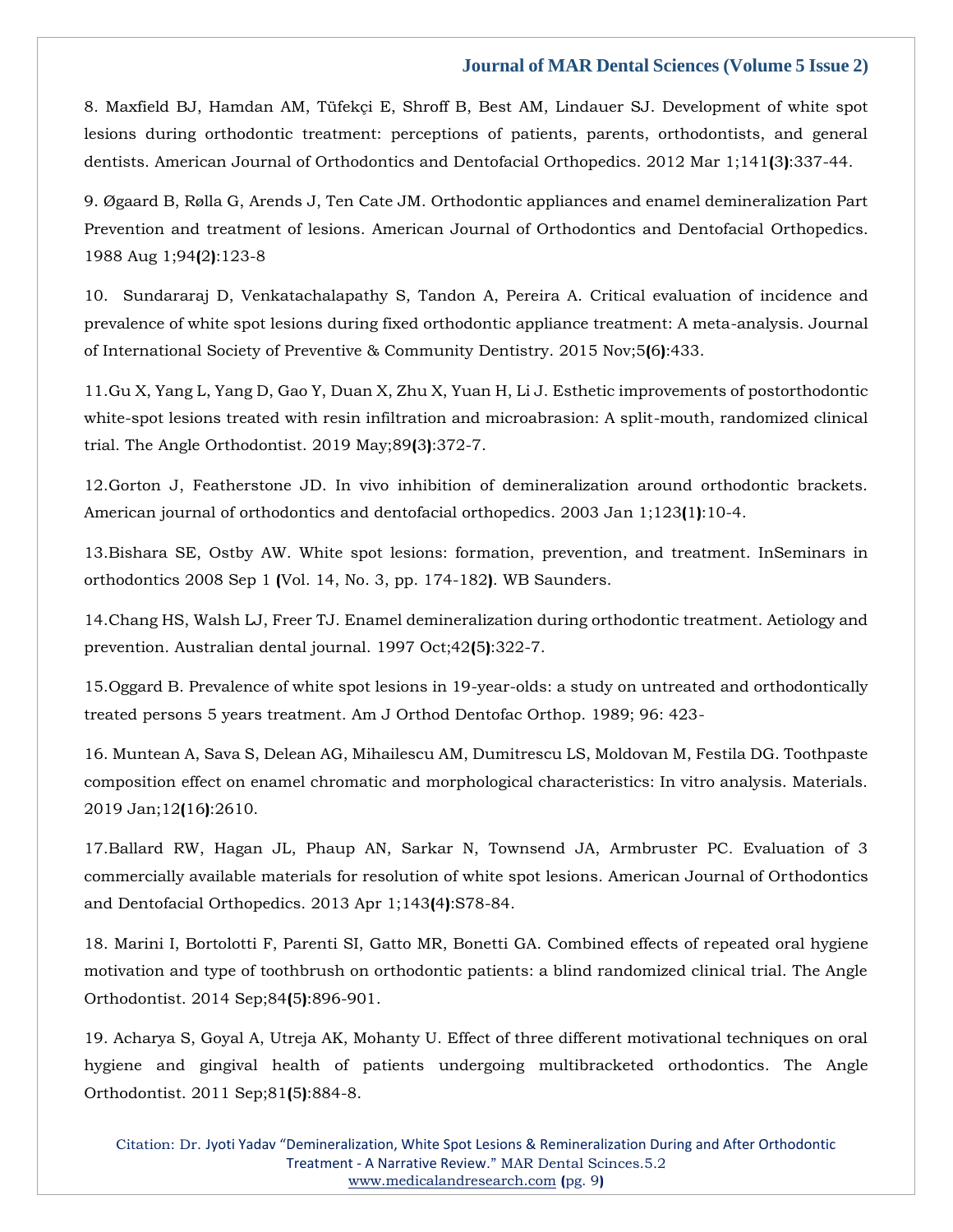20. Lale [S, Solak H, Hınçal E, Vahdettin L. In Vitro Comparison of Fluoride, Magnesium, and Calcium](https://www.google.com/search?q=In+Vitro+Comparison+of+Fluoride%2C+Magnesium%2C+and+Calcium+Phosphate+Materials+on+Prevention+of+White+Spot+Lesions+around+Orthodontic+Brackets.&hl=en&sxsrf=APq-WBtKD_J_8mf7C4nWB5KPnG8mK_S4VA%3A1647841707961&ei=qxE4YtKoOtvWz7sPhvOaiAQ&ved=0ahUKEwiSqpjdwNb2AhVb63MBHYa5BkEQ4dUDCA4&oq=In+Vitro+Comparison+of+Fluoride%2C+Magnesium%2C+and+Calcium+Phosphate+Materials+on+Prevention+of+White+Spot+Lesions+around+Orthodontic+Brackets.&gs_lcp=Cgdnd3Mtd2l6EAwyBwgjEOoCECcyBwgjEOoCECcyBwgjEOoCECcyBwgjEOoCECcyBwgjEOoCECcyBwgjEOoCECcyBwgjEOoCECcyBwgjEOoCECcyBwgjEOoCECcyBwgjEOoCECdKBAhBGABKBAhGGABQrgJYrgJgvwdoAXABeACAAQCIAQCSAQCYAQCgAQGgAQKwAQrAAQE&sclient=gws-wiz)  [Phosphate Materials on Prevention of White Spot Lesions around Orthodontic Brackets. BioMed](https://www.google.com/search?q=In+Vitro+Comparison+of+Fluoride%2C+Magnesium%2C+and+Calcium+Phosphate+Materials+on+Prevention+of+White+Spot+Lesions+around+Orthodontic+Brackets.&hl=en&sxsrf=APq-WBtKD_J_8mf7C4nWB5KPnG8mK_S4VA%3A1647841707961&ei=qxE4YtKoOtvWz7sPhvOaiAQ&ved=0ahUKEwiSqpjdwNb2AhVb63MBHYa5BkEQ4dUDCA4&oq=In+Vitro+Comparison+of+Fluoride%2C+Magnesium%2C+and+Calcium+Phosphate+Materials+on+Prevention+of+White+Spot+Lesions+around+Orthodontic+Brackets.&gs_lcp=Cgdnd3Mtd2l6EAwyBwgjEOoCECcyBwgjEOoCECcyBwgjEOoCECcyBwgjEOoCECcyBwgjEOoCECcyBwgjEOoCECcyBwgjEOoCECcyBwgjEOoCECcyBwgjEOoCECcyBwgjEOoCECdKBAhBGABKBAhGGABQrgJYrgJgvwdoAXABeACAAQCIAQCSAQCYAQCgAQGgAQKwAQrAAQE&sclient=gws-wiz)  [research international. 2020 Mar 30;2020.](https://www.google.com/search?q=In+Vitro+Comparison+of+Fluoride%2C+Magnesium%2C+and+Calcium+Phosphate+Materials+on+Prevention+of+White+Spot+Lesions+around+Orthodontic+Brackets.&hl=en&sxsrf=APq-WBtKD_J_8mf7C4nWB5KPnG8mK_S4VA%3A1647841707961&ei=qxE4YtKoOtvWz7sPhvOaiAQ&ved=0ahUKEwiSqpjdwNb2AhVb63MBHYa5BkEQ4dUDCA4&oq=In+Vitro+Comparison+of+Fluoride%2C+Magnesium%2C+and+Calcium+Phosphate+Materials+on+Prevention+of+White+Spot+Lesions+around+Orthodontic+Brackets.&gs_lcp=Cgdnd3Mtd2l6EAwyBwgjEOoCECcyBwgjEOoCECcyBwgjEOoCECcyBwgjEOoCECcyBwgjEOoCECcyBwgjEOoCECcyBwgjEOoCECcyBwgjEOoCECcyBwgjEOoCECcyBwgjEOoCECdKBAhBGABKBAhGGABQrgJYrgJgvwdoAXABeACAAQCIAQCSAQCYAQCgAQGgAQKwAQrAAQE&sclient=gws-wiz)

21. [Kokich V. What's new in dentistry. The Angle Orthodontist. 1997 Oct;67](https://www.google.com/search?q=What%27s+new+in+dentistry.+The+Angle+Orthodontist.+&hl=en&sxsrf=APq-WBum6G7QMlJTNwvRSxr8PjPC4Tzbmw%3A1647841683407&ei=kxE4YqDGGPPEz7sPw_ys0AI&ved=0ahUKEwjg273RwNb2AhVz4nMBHUM-CyoQ4dUDCA4&oq=What%27s+new+in+dentistry.+The+Angle+Orthodontist.+&gs_lcp=Cgdnd3Mtd2l6EAw6BwgjEOoCECdKBAhBGABKBAhGGABQiwFYiwFgzwhoAXABeACAAe0BiAHtAZIBAzItMZgBAKABAaABArABCsABAQ&sclient=gws-wiz)**(**5**)**:325-6.

22. [Benson PE, Shah AA, Millett DT, Dyer F, Parkin N, Vine RS. Fluorides, orthodontics and](https://www.google.com/search?q=orthodontics+and+demineralization%3A+a+systematic+review.+&hl=en&sxsrf=APq-WBt4K-6Tnb2Q4GV3jrv-BJcnwfDZzw%3A1647841666804&ei=ghE4YqzBMI-o4t4P5OmSkAU&ved=0ahUKEwisisjJwNb2AhUPlNgFHeS0BFIQ4dUDCA4&oq=orthodontics+and+demineralization%3A+a+systematic+review.+&gs_lcp=Cgdnd3Mtd2l6EAwyBggAEBYQHjoHCCMQ6gIQJ0oECEEYAEoECEYYAFBqWGpg_AhoAXABeACAAagBiAGoAZIBAzAuMZgBAKABAaABArABCsABAQ&sclient=gws-wiz)  [demineralization: a systematic review. Journal of orthodontics. 2005 Jun;32](https://www.google.com/search?q=orthodontics+and+demineralization%3A+a+systematic+review.+&hl=en&sxsrf=APq-WBt4K-6Tnb2Q4GV3jrv-BJcnwfDZzw%3A1647841666804&ei=ghE4YqzBMI-o4t4P5OmSkAU&ved=0ahUKEwisisjJwNb2AhUPlNgFHeS0BFIQ4dUDCA4&oq=orthodontics+and+demineralization%3A+a+systematic+review.+&gs_lcp=Cgdnd3Mtd2l6EAwyBggAEBYQHjoHCCMQ6gIQJ0oECEEYAEoECEYYAFBqWGpg_AhoAXABeACAAagBiAGoAZIBAzAuMZgBAKABAaABArABCsABAQ&sclient=gws-wiz)**(**2**)**:102-14.

[23. Kau CH, Wang J, Palombini A, Abou-Kheir N, Christou T. Effect of fluoride dentifrices on white spot](https://www.google.com/search?q=Effect+of+fluoride+dentifrices+on+white+spot+lesions+during+orthodontic+treatment%3A+A+randomized+trial.+&hl=en&sxsrf=APq-WBtw_n7p0N9EVq6BJibe9PAm5CXVKQ%3A1647841645892&ei=bRE4YqiMNpHfz7sPgKKdoAc&ved=0ahUKEwjo9su_wNb2AhWR73MBHQBRB3QQ4dUDCA4&oq=Effect+of+fluoride+dentifrices+on+white+spot+lesions+during+orthodontic+treatment%3A+A+randomized+trial.+&gs_lcp=Cgdnd3Mtd2l6EAwyBwgjEOoCECcyBwgjEOoCECcyBwgjEOoCECcyBwgjEOoCECcyBwgjEOoCECcyBwgjEOoCECcyBwgjEOoCECcyBwgjEOoCECcyBwgjEOoCECcyBwgjEOoCECdKBAhBGABKBAhGGABQ9AFY9AFgwQdoAXAAeACAAQCIAQCSAQCYAQCgAQGgAQKwAQrAAQE&sclient=gws-wiz)  [lesions during orthodontic treatment: A randomized trial. The Angle Orthodontist. 2019 May;89](https://www.google.com/search?q=Effect+of+fluoride+dentifrices+on+white+spot+lesions+during+orthodontic+treatment%3A+A+randomized+trial.+&hl=en&sxsrf=APq-WBtw_n7p0N9EVq6BJibe9PAm5CXVKQ%3A1647841645892&ei=bRE4YqiMNpHfz7sPgKKdoAc&ved=0ahUKEwjo9su_wNb2AhWR73MBHQBRB3QQ4dUDCA4&oq=Effect+of+fluoride+dentifrices+on+white+spot+lesions+during+orthodontic+treatment%3A+A+randomized+trial.+&gs_lcp=Cgdnd3Mtd2l6EAwyBwgjEOoCECcyBwgjEOoCECcyBwgjEOoCECcyBwgjEOoCECcyBwgjEOoCECcyBwgjEOoCECcyBwgjEOoCECcyBwgjEOoCECcyBwgjEOoCECcyBwgjEOoCECdKBAhBGABKBAhGGABQ9AFY9AFgwQdoAXAAeACAAQCIAQCSAQCYAQCgAQGgAQKwAQrAAQE&sclient=gws-wiz)**(**3**)**:365- [71.](https://www.google.com/search?q=Effect+of+fluoride+dentifrices+on+white+spot+lesions+during+orthodontic+treatment%3A+A+randomized+trial.+&hl=en&sxsrf=APq-WBtw_n7p0N9EVq6BJibe9PAm5CXVKQ%3A1647841645892&ei=bRE4YqiMNpHfz7sPgKKdoAc&ved=0ahUKEwjo9su_wNb2AhWR73MBHQBRB3QQ4dUDCA4&oq=Effect+of+fluoride+dentifrices+on+white+spot+lesions+during+orthodontic+treatment%3A+A+randomized+trial.+&gs_lcp=Cgdnd3Mtd2l6EAwyBwgjEOoCECcyBwgjEOoCECcyBwgjEOoCECcyBwgjEOoCECcyBwgjEOoCECcyBwgjEOoCECcyBwgjEOoCECcyBwgjEOoCECcyBwgjEOoCECcyBwgjEOoCECdKBAhBGABKBAhGGABQ9AFY9AFgwQdoAXAAeACAAQCIAQCSAQCYAQCgAQGgAQKwAQrAAQE&sclient=gws-wiz)

24. [Bailey DL, Adams GG, Tsao CE, Hyslop A, Escobar K, Manton DJ, Reynolds EC, Morgan MV.](https://www.google.com/search?q=Regression+of+post-orthodontic+lesions+by+a+remineralizing+cream&hl=en&sxsrf=APq-WBvaIpdb0BJp9_0xc7O6cl15s_ollA%3A1647841631179&ei=XxE4YuXHCseE4t4PhcygwAo&ved=0ahUKEwil88m4wNb2AhVHgtgFHQUmCKgQ4dUDCA4&oq=Regression+of+post-orthodontic+lesions+by+a+remineralizing+cream&gs_lcp=Cgdnd3Mtd2l6EAwyBggAEBYQHjoHCCMQ6gIQJ0oECEEYAEoECEYYAFDYAVjYAWDSCWgBcAB4AIABqAGIAagBkgEDMC4xmAEAoAEBoAECsAEKwAEB&sclient=gws-wiz)  [Regression of post-orthodontic lesions by a remineralizing cream. Journal of dental research. 2009](https://www.google.com/search?q=Regression+of+post-orthodontic+lesions+by+a+remineralizing+cream&hl=en&sxsrf=APq-WBvaIpdb0BJp9_0xc7O6cl15s_ollA%3A1647841631179&ei=XxE4YuXHCseE4t4PhcygwAo&ved=0ahUKEwil88m4wNb2AhVHgtgFHQUmCKgQ4dUDCA4&oq=Regression+of+post-orthodontic+lesions+by+a+remineralizing+cream&gs_lcp=Cgdnd3Mtd2l6EAwyBggAEBYQHjoHCCMQ6gIQJ0oECEEYAEoECEYYAFDYAVjYAWDSCWgBcAB4AIABqAGIAagBkgEDMC4xmAEAoAEBoAECsAEKwAEB&sclient=gws-wiz)  Dec;88**(**12**)**[:1148-53.](https://www.google.com/search?q=Regression+of+post-orthodontic+lesions+by+a+remineralizing+cream&hl=en&sxsrf=APq-WBvaIpdb0BJp9_0xc7O6cl15s_ollA%3A1647841631179&ei=XxE4YuXHCseE4t4PhcygwAo&ved=0ahUKEwil88m4wNb2AhVHgtgFHQUmCKgQ4dUDCA4&oq=Regression+of+post-orthodontic+lesions+by+a+remineralizing+cream&gs_lcp=Cgdnd3Mtd2l6EAwyBggAEBYQHjoHCCMQ6gIQJ0oECEEYAEoECEYYAFDYAVjYAWDSCWgBcAB4AIABqAGIAagBkgEDMC4xmAEAoAEBoAECsAEKwAEB&sclient=gws-wiz)

25. [Reynolds EC. Remineralization of enamel subsurface lesions by casein phosphopeptide-stabilized](https://www.google.com/search?q=Remineralization+of+enamel+subsurface+lesions+by+casein+phosphopeptide-stabilized+calcium+phosphate+solutions.+&hl=en&sxsrf=APq-WBtN_3AWlZEKzBjWrvfQHzywxRrk3Q%3A1647841608845&ei=SBE4YvmWM43az7sP1ri6SA&ved=0ahUKEwj52vatwNb2AhUN7XMBHVacDgkQ4dUDCA4&oq=Remineralization+of+enamel+subsurface+lesions+by+casein+phosphopeptide-stabilized+calcium+phosphate+solutions.+&gs_lcp=Cgdnd3Mtd2l6EAwyBwgjEOoCECcyBwgjEOoCECcyBwgjEOoCECcyBwgjEOoCECcyBwgjEOoCECcyBwgjEOoCECcyBwgjEOoCECcyBwgjEOoCECcyBwgjEOoCECcyBwgjEOoCECdKBAhBGABKBAhGGABQhgFYhgFgqAhoAXAAeACAAQCIAQCSAQCYAQCgAQGgAQKwAQrAAQE&sclient=gws-wiz)  [calcium phosphate solutions. Journal of dental research. 1997 Sep;76](https://www.google.com/search?q=Remineralization+of+enamel+subsurface+lesions+by+casein+phosphopeptide-stabilized+calcium+phosphate+solutions.+&hl=en&sxsrf=APq-WBtN_3AWlZEKzBjWrvfQHzywxRrk3Q%3A1647841608845&ei=SBE4YvmWM43az7sP1ri6SA&ved=0ahUKEwj52vatwNb2AhUN7XMBHVacDgkQ4dUDCA4&oq=Remineralization+of+enamel+subsurface+lesions+by+casein+phosphopeptide-stabilized+calcium+phosphate+solutions.+&gs_lcp=Cgdnd3Mtd2l6EAwyBwgjEOoCECcyBwgjEOoCECcyBwgjEOoCECcyBwgjEOoCECcyBwgjEOoCECcyBwgjEOoCECcyBwgjEOoCECcyBwgjEOoCECcyBwgjEOoCECcyBwgjEOoCECdKBAhBGABKBAhGGABQhgFYhgFgqAhoAXAAeACAAQCIAQCSAQCYAQCgAQGgAQKwAQrAAQE&sclient=gws-wiz)**(**9**)**:1587-95.

26. [Beerens MW, Van Der Veen MH, Van Beek H, Ten Cate JM. Effects of casein phosphopeptide](https://www.google.com/search?q=Effects+of+casein+phosphopeptide+amorphous+calcium+fluoride+phosphate+paste+on+white+spot+lesions+and+dental+plaque+after+orthodontic+treatment%3A+a+3%E2%80%90month+follow%E2%80%90up.+European+journal+of+oral+sciences&hl=en&sxsrf=APq-WBtWfl1aPDwTQSNryXHWh6XKcoJxaA%3A1647841590803&ei=NhE4YvXSMISLmgettZCgBg&ved=0ahUKEwj1xamlwNb2AhWEheYKHa0aBGQQ4dUDCA4&oq=Effects+of+casein+phosphopeptide+amorphous+calcium+fluoride+phosphate+paste+on+white+spot+lesions+and+dental+plaque+after+orthodontic+treatment%3A+a+3%E2%80%90month+follow%E2%80%90up.+European+journal+of+oral+sciences&gs_lcp=Cgdnd3Mtd2l6EAwyBwgjEOoCECcyBwgjEOoCECcyBwgjEOoCECcyBwgjEOoCECcyBwgjEOoCECcyBwgjEOoCECcyBwgjEOoCECcyBwgjEOoCECcyBwgjEOoCECcyBwgjEOoCECdKBAhBGABKBAhGGABQIFggYIEEaAFwAXgAgAEAiAEAkgEAmAEAoAEBoAECsAEKwAEB&sclient=gws-wiz)  amorphous calcium [fluoride phosphate paste on white spot lesions and dental plaque after orthodontic](https://www.google.com/search?q=Effects+of+casein+phosphopeptide+amorphous+calcium+fluoride+phosphate+paste+on+white+spot+lesions+and+dental+plaque+after+orthodontic+treatment%3A+a+3%E2%80%90month+follow%E2%80%90up.+European+journal+of+oral+sciences&hl=en&sxsrf=APq-WBtWfl1aPDwTQSNryXHWh6XKcoJxaA%3A1647841590803&ei=NhE4YvXSMISLmgettZCgBg&ved=0ahUKEwj1xamlwNb2AhWEheYKHa0aBGQQ4dUDCA4&oq=Effects+of+casein+phosphopeptide+amorphous+calcium+fluoride+phosphate+paste+on+white+spot+lesions+and+dental+plaque+after+orthodontic+treatment%3A+a+3%E2%80%90month+follow%E2%80%90up.+European+journal+of+oral+sciences&gs_lcp=Cgdnd3Mtd2l6EAwyBwgjEOoCECcyBwgjEOoCECcyBwgjEOoCECcyBwgjEOoCECcyBwgjEOoCECcyBwgjEOoCECcyBwgjEOoCECcyBwgjEOoCECcyBwgjEOoCECcyBwgjEOoCECdKBAhBGABKBAhGGABQIFggYIEEaAFwAXgAgAEAiAEAkgEAmAEAoAEBoAECsAEKwAEB&sclient=gws-wiz)  treatment: a 3‐month follow‐[up. European journal of oral sciences. 2010 Dec;118](https://www.google.com/search?q=Effects+of+casein+phosphopeptide+amorphous+calcium+fluoride+phosphate+paste+on+white+spot+lesions+and+dental+plaque+after+orthodontic+treatment%3A+a+3%E2%80%90month+follow%E2%80%90up.+European+journal+of+oral+sciences&hl=en&sxsrf=APq-WBtWfl1aPDwTQSNryXHWh6XKcoJxaA%3A1647841590803&ei=NhE4YvXSMISLmgettZCgBg&ved=0ahUKEwj1xamlwNb2AhWEheYKHa0aBGQQ4dUDCA4&oq=Effects+of+casein+phosphopeptide+amorphous+calcium+fluoride+phosphate+paste+on+white+spot+lesions+and+dental+plaque+after+orthodontic+treatment%3A+a+3%E2%80%90month+follow%E2%80%90up.+European+journal+of+oral+sciences&gs_lcp=Cgdnd3Mtd2l6EAwyBwgjEOoCECcyBwgjEOoCECcyBwgjEOoCECcyBwgjEOoCECcyBwgjEOoCECcyBwgjEOoCECcyBwgjEOoCECcyBwgjEOoCECcyBwgjEOoCECcyBwgjEOoCECdKBAhBGABKBAhGGABQIFggYIEEaAFwAXgAgAEAiAEAkgEAmAEAoAEBoAECsAEKwAEB&sclient=gws-wiz)**(**6**)**:610-7.

27. [Tschoppe P, Zandim DL, Martus P, Kielbassa AM. Enamel and dentine remineralization by nano](https://www.google.com/search?q=Enamel+and+dentine+remineralization+by+nano-hydroxyapatite+toothpastes.&hl=en&sxsrf=APq-WBvHE9y2JlTihPT1_kH--7oUHPOZQw%3A1647841578158&ei=KhE4YqGhCYKa4t4P_YuZoA8&ved=0ahUKEwih3qWfwNb2AhUCjdgFHf1FBvQQ4dUDCA4&oq=Enamel+and+dentine+remineralization+by+nano-hydroxyapatite+toothpastes.&gs_lcp=Cgdnd3Mtd2l6EAwyBggAEBYQHjoHCCMQ6gIQJ0oECEEYAEoECEYYAFD5AVj5AWCRCmgBcAB4AIABpAGIAaQBkgEDMC4xmAEAoAEBoAECsAEKwAEB&sclient=gws-wiz)[hydroxyapatite toothpastes. Journal of dentistry. 2011 Jun 1;39](https://www.google.com/search?q=Enamel+and+dentine+remineralization+by+nano-hydroxyapatite+toothpastes.&hl=en&sxsrf=APq-WBvHE9y2JlTihPT1_kH--7oUHPOZQw%3A1647841578158&ei=KhE4YqGhCYKa4t4P_YuZoA8&ved=0ahUKEwih3qWfwNb2AhUCjdgFHf1FBvQQ4dUDCA4&oq=Enamel+and+dentine+remineralization+by+nano-hydroxyapatite+toothpastes.&gs_lcp=Cgdnd3Mtd2l6EAwyBggAEBYQHjoHCCMQ6gIQJ0oECEEYAEoECEYYAFD5AVj5AWCRCmgBcAB4AIABpAGIAaQBkgEDMC4xmAEAoAEBoAECsAEKwAEB&sclient=gws-wiz)**(**6**)**:430-7.

28. [Cochrane NJ, Saranathan S, Cai F, Cross KJ, Reynolds EC. Enamel subsurface lesion](https://www.google.com/search?q=Enamel+subsurface+lesion+remineralisation+with+casein+phosphopeptide+stabilised+solutions+of+calcium%2C+phosphate+and+fluoride&hl=en&sxsrf=APq-WBuE1R4duHRPVs7iwS6KgEnUwZx63w%3A1647841563042&ei=GxE4YtacAtjhz7sPr62AwAQ&ved=0ahUKEwiWlouYwNb2AhXY8HMBHa8WAEgQ4dUDCA4&oq=Enamel+subsurface+lesion+remineralisation+with+casein+phosphopeptide+stabilised+solutions+of+calcium%2C+phosphate+and+fluoride&gs_lcp=Cgdnd3Mtd2l6EAwyBwgjEOoCECcyBwgjEOoCECcyBwgjEOoCECcyBwgjEOoCECcyBwgjEOoCECcyBwgjEOoCECcyBwgjEOoCECcyBwgjEOoCECcyBwgjEOoCECcyBwgjEOoCECdKBAhBGABKBAhGGABQHFgcYJgJaAFwAXgAgAEAiAEAkgEAmAEAoAEBoAECsAEKwAEB&sclient=gws-wiz)  [remineralisation with casein phosphopeptide stabilised solutions of calcium, phosphate and fluoride.](https://www.google.com/search?q=Enamel+subsurface+lesion+remineralisation+with+casein+phosphopeptide+stabilised+solutions+of+calcium%2C+phosphate+and+fluoride&hl=en&sxsrf=APq-WBuE1R4duHRPVs7iwS6KgEnUwZx63w%3A1647841563042&ei=GxE4YtacAtjhz7sPr62AwAQ&ved=0ahUKEwiWlouYwNb2AhXY8HMBHa8WAEgQ4dUDCA4&oq=Enamel+subsurface+lesion+remineralisation+with+casein+phosphopeptide+stabilised+solutions+of+calcium%2C+phosphate+and+fluoride&gs_lcp=Cgdnd3Mtd2l6EAwyBwgjEOoCECcyBwgjEOoCECcyBwgjEOoCECcyBwgjEOoCECcyBwgjEOoCECcyBwgjEOoCECcyBwgjEOoCECcyBwgjEOoCECcyBwgjEOoCECcyBwgjEOoCECdKBAhBGABKBAhGGABQHFgcYJgJaAFwAXgAgAEAiAEAkgEAmAEAoAEBoAECsAEKwAEB&sclient=gws-wiz)  [Caries research. 2008;42](https://www.google.com/search?q=Enamel+subsurface+lesion+remineralisation+with+casein+phosphopeptide+stabilised+solutions+of+calcium%2C+phosphate+and+fluoride&hl=en&sxsrf=APq-WBuE1R4duHRPVs7iwS6KgEnUwZx63w%3A1647841563042&ei=GxE4YtacAtjhz7sPr62AwAQ&ved=0ahUKEwiWlouYwNb2AhXY8HMBHa8WAEgQ4dUDCA4&oq=Enamel+subsurface+lesion+remineralisation+with+casein+phosphopeptide+stabilised+solutions+of+calcium%2C+phosphate+and+fluoride&gs_lcp=Cgdnd3Mtd2l6EAwyBwgjEOoCECcyBwgjEOoCECcyBwgjEOoCECcyBwgjEOoCECcyBwgjEOoCECcyBwgjEOoCECcyBwgjEOoCECcyBwgjEOoCECcyBwgjEOoCECcyBwgjEOoCECdKBAhBGABKBAhGGABQHFgcYJgJaAFwAXgAgAEAiAEAkgEAmAEAoAEBoAECsAEKwAEB&sclient=gws-wiz)**(**2**)**:88-97.

[29.Cochrane NJ, Cai F, Huq NL, Burrow MF, Reynolds EC. New approaches to enhanced](https://www.google.com/search?q=New+approaches+to+enhanced+remineralization+of+tooth+enamel.&hl=en&sxsrf=APq-WBtFMv3F4Dc4_u2FsMVAbZzDNxBbpA%3A1647841548269&ei=DBE4YozpD8Pcz7sPyMSt-AQ&ved=0ahUKEwiMn4WRwNb2AhVD7nMBHUhiC08Q4dUDCA4&oq=New+approaches+to+enhanced+remineralization+of+tooth+enamel.&gs_lcp=Cgdnd3Mtd2l6EAwyBggAEBYQHjoHCCMQ6gIQJ0oECEEYAEoECEYYAFAYWBhgkAZoAXAAeACAAfEBiAHxAZIBAzItMZgBAKABAaABArABCsABAQ&sclient=gws-wiz)  [remineralization of tooth enamel. Journal of dental research. 2010 Nov;89](https://www.google.com/search?q=New+approaches+to+enhanced+remineralization+of+tooth+enamel.&hl=en&sxsrf=APq-WBtFMv3F4Dc4_u2FsMVAbZzDNxBbpA%3A1647841548269&ei=DBE4YozpD8Pcz7sPyMSt-AQ&ved=0ahUKEwiMn4WRwNb2AhVD7nMBHUhiC08Q4dUDCA4&oq=New+approaches+to+enhanced+remineralization+of+tooth+enamel.&gs_lcp=Cgdnd3Mtd2l6EAwyBggAEBYQHjoHCCMQ6gIQJ0oECEEYAEoECEYYAFAYWBhgkAZoAXAAeACAAfEBiAHxAZIBAzItMZgBAKABAaABArABCsABAQ&sclient=gws-wiz)**(**11**)**:1187-97.

[30. Baeshen HA, Lingström P, Birkhed D.](https://www.google.com/search?q=Effect+of+fluoridated+chewing+sticks+%28Miswaks%29+on+white+spot+lesions+in+postorthodontic+patients&hl=en&sxsrf=APq-WBuW_dvV_wr3TKiNBJgK9HPZfS4QsA%3A1647841489410&ei=0RA4Yp_JGNbgz7sP6oC0-Ag&ved=0ahUKEwjf9fz0v9b2AhVW8HMBHWoADY8Q4dUDCA4&oq=Effect+of+fluoridated+chewing+sticks+%28Miswaks%29+on+white+spot+lesions+in+postorthodontic+patients&gs_lcp=Cgdnd3Mtd2l6EAw6BwgjEOoCECdKBAhBGABKBAhGGABQrAhYrAhgxw1oAnAAeACAAbkBiAG5AZIBAzAuMZgBAKABAaABArABCsABAQ&sclient=gws-wiz) Effect of fluoridated chewing sticks **(**Miswaks**)** on white spot [lesions in postorthodontic patients. American Journal of Orthodontics and Dentofacial Orthopedics.](https://www.google.com/search?q=Effect+of+fluoridated+chewing+sticks+%28Miswaks%29+on+white+spot+lesions+in+postorthodontic+patients&hl=en&sxsrf=APq-WBuW_dvV_wr3TKiNBJgK9HPZfS4QsA%3A1647841489410&ei=0RA4Yp_JGNbgz7sP6oC0-Ag&ved=0ahUKEwjf9fz0v9b2AhVW8HMBHWoADY8Q4dUDCA4&oq=Effect+of+fluoridated+chewing+sticks+%28Miswaks%29+on+white+spot+lesions+in+postorthodontic+patients&gs_lcp=Cgdnd3Mtd2l6EAw6BwgjEOoCECdKBAhBGABKBAhGGABQrAhYrAhgxw1oAnAAeACAAbkBiAG5AZIBAzAuMZgBAKABAaABArABCsABAQ&sclient=gws-wiz)  [2011 Sep 1;140](https://www.google.com/search?q=Effect+of+fluoridated+chewing+sticks+%28Miswaks%29+on+white+spot+lesions+in+postorthodontic+patients&hl=en&sxsrf=APq-WBuW_dvV_wr3TKiNBJgK9HPZfS4QsA%3A1647841489410&ei=0RA4Yp_JGNbgz7sP6oC0-Ag&ved=0ahUKEwjf9fz0v9b2AhVW8HMBHWoADY8Q4dUDCA4&oq=Effect+of+fluoridated+chewing+sticks+%28Miswaks%29+on+white+spot+lesions+in+postorthodontic+patients&gs_lcp=Cgdnd3Mtd2l6EAw6BwgjEOoCECdKBAhBGABKBAhGGABQrAhYrAhgxw1oAnAAeACAAbkBiAG5AZIBAzAuMZgBAKABAaABArABCsABAQ&sclient=gws-wiz)**(**3**)**:291-7.

[31. Rose J, Ghoneima A, Lippert F, Maxwell L, Eckert G, Stewart KT. A visual evaluation of oral plaque](https://www.google.com/search?q=A+visual+evaluation+of+oral+plaque+removal+utilizing+an+adjunct+enzyme+pre-rinse+in+orthodontic+subjects&hl=en&sxsrf=APq-WBsqykHi7rqVpG9IJOZXsqPCyug52Q%3A1647841473326&ei=wRA4YvXFE83tz7sPzuShyA8&ved=0ahUKEwi1qqftv9b2AhXN9nMBHU5yCPkQ4dUDCA4&oq=A+visual+evaluation+of+oral+plaque+removal+utilizing+an+adjunct+enzyme+pre-rinse+in+orthodontic+subjects&gs_lcp=Cgdnd3Mtd2l6EAwyBwgjEOoCECcyBwgjEOoCECcyBwgjEOoCECcyBwgjEOoCECcyBwgjEOoCECcyBwgjEOoCECcyBwgjEOoCECcyBwgjEOoCECcyBwgjEOoCECcyBwgjEOoCECdKBAhBGABKBAhGGABQcFhwYMIGaAFwAHgAgAEAiAEAkgEAmAEAoAEBoAECsAEKwAEB&sclient=gws-wiz)  [removal utilizing an adjunct enzyme pre-rinse in orthodontic subjects. The Angle Orthodontist. 2020](https://www.google.com/search?q=A+visual+evaluation+of+oral+plaque+removal+utilizing+an+adjunct+enzyme+pre-rinse+in+orthodontic+subjects&hl=en&sxsrf=APq-WBsqykHi7rqVpG9IJOZXsqPCyug52Q%3A1647841473326&ei=wRA4YvXFE83tz7sPzuShyA8&ved=0ahUKEwi1qqftv9b2AhXN9nMBHU5yCPkQ4dUDCA4&oq=A+visual+evaluation+of+oral+plaque+removal+utilizing+an+adjunct+enzyme+pre-rinse+in+orthodontic+subjects&gs_lcp=Cgdnd3Mtd2l6EAwyBwgjEOoCECcyBwgjEOoCECcyBwgjEOoCECcyBwgjEOoCECcyBwgjEOoCECcyBwgjEOoCECcyBwgjEOoCECcyBwgjEOoCECcyBwgjEOoCECcyBwgjEOoCECdKBAhBGABKBAhGGABQcFhwYMIGaAFwAHgAgAEAiAEAkgEAmAEAoAEBoAECsAEKwAEB&sclient=gws-wiz)  [Nov 1;90](https://www.google.com/search?q=A+visual+evaluation+of+oral+plaque+removal+utilizing+an+adjunct+enzyme+pre-rinse+in+orthodontic+subjects&hl=en&sxsrf=APq-WBsqykHi7rqVpG9IJOZXsqPCyug52Q%3A1647841473326&ei=wRA4YvXFE83tz7sPzuShyA8&ved=0ahUKEwi1qqftv9b2AhXN9nMBHU5yCPkQ4dUDCA4&oq=A+visual+evaluation+of+oral+plaque+removal+utilizing+an+adjunct+enzyme+pre-rinse+in+orthodontic+subjects&gs_lcp=Cgdnd3Mtd2l6EAwyBwgjEOoCECcyBwgjEOoCECcyBwgjEOoCECcyBwgjEOoCECcyBwgjEOoCECcyBwgjEOoCECcyBwgjEOoCECcyBwgjEOoCECcyBwgjEOoCECcyBwgjEOoCECdKBAhBGABKBAhGGABQcFhwYMIGaAFwAHgAgAEAiAEAkgEAmAEAoAEBoAECsAEKwAEB&sclient=gws-wiz)**(**6**)**:844-50.